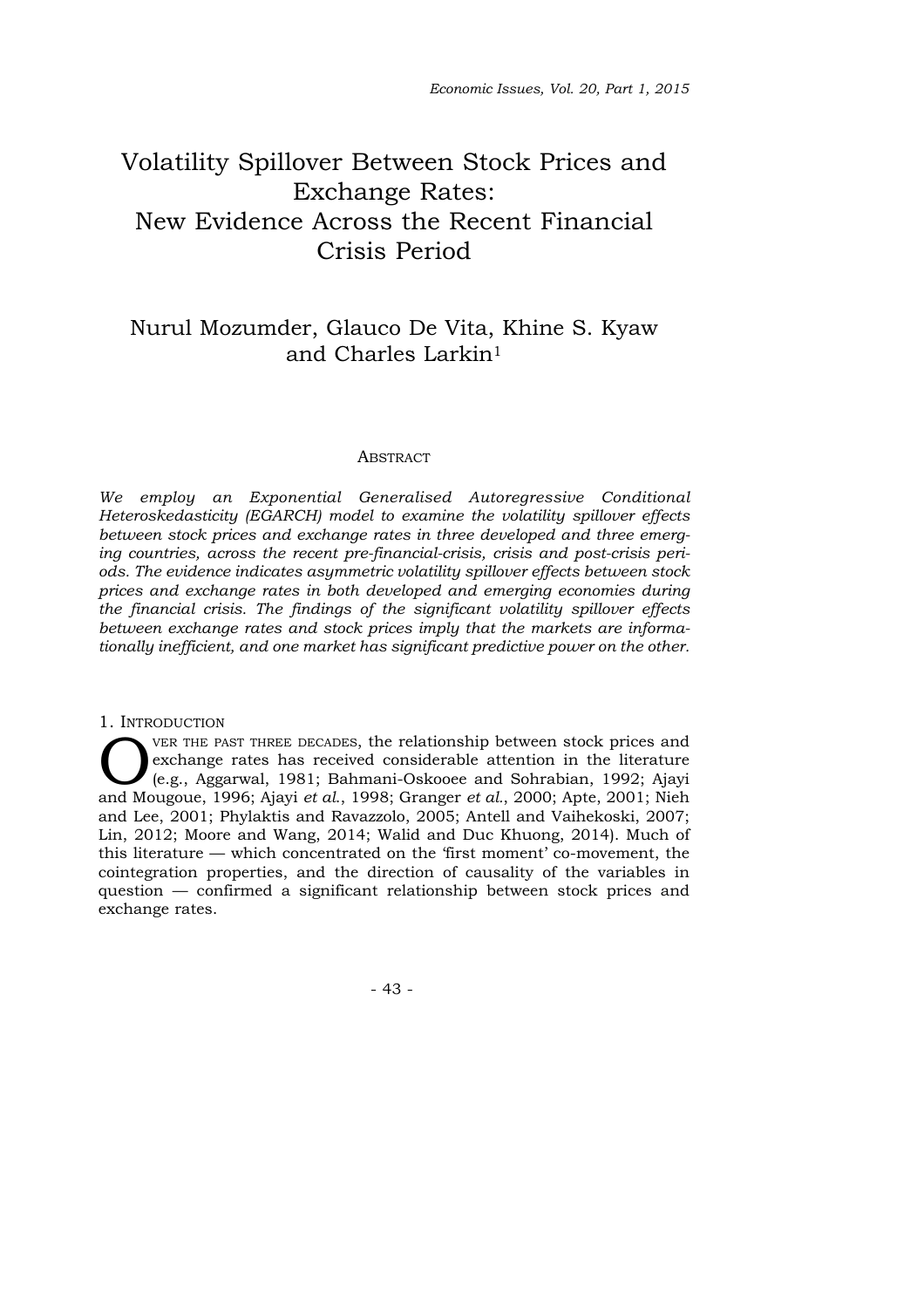#### *N Mozumder, G De Vita, K S Kyaw and C Larkin*

In more recent years, as a result of increased cross border capital movements, greater financial integration and various financial and foreign exchange crises around the globe, research attention has focused on the investigation of the 'volatility' spillover effect (the second moment) between stock and foreign exchange markets (see, inter alia, Kanas, 2000; Yang and Doong, 2004; Wu, 2005; Antell and Vaihekoski, 2007; Mishra *et al.*, 2007; Raghavan and Dark, 2008; Giannellis *et al*., 2010; Walid *et al.*, 2011; Kumar, 2013). The analysis of volatility spillovers is recognised to provide particularly useful insights into how information is transmitted from stock markets to foreign exchange markets and vice versa, and hence on the risk of 'contagion' effects between stock and exchange rate markets (Mishra *et al.*, 2007; Moore and Wang, 2014). Existing research generally supports the hypothesis of interdependence in volatility of stock and foreign exchange markets.

Research efforts aimed at a better understanding of the transmission mechanism of the 'volatility' in stock and foreign exchange returns, and of how information is transmitted from one market to the other, are understandable given the importance of these phenomena for option pricing, hedging, risk management, portfolio selection and regulatory policy formulation. For example, if the volatility transmits from one asset to another, both assets cannot be included in the same portfolio in order to diversify risk. Improved knowledge about the quality and quantity of the volatility spillover across stock and foreign exchange markets, in turn, can aid better decision making for portfolio managers, multinational firms, investors and policy makers alike. The importance of investigating volatility spillovers is, therefore, self-evident.

Volatility is typically defined as a measure of dispersion of returns of an asset or market index. Generally, the higher the volatility, the riskier the asset. A number of studies (e.g., Giannellis *et al.*, 2010) find that the conditional volatility of asset prices responds asymmetrically to innovations (good or bad news). In the context of volatility transmission between exchange rates and stock prices, Kanas (2000), Apte (2001), Yang and Doong (2004), and Walid *et al*. (2011) find significant asymmetric volatility spillovers between asset markets.

Many economic theories such as the *Balance of Payment Approach* (Dornbusch and Fischer, 1980) and the *Portfolio Approach* (Branson, 1983; Frankel, 1983) suggest that there is interdependence between the volatility of stock and foreign exchange markets. Moore and Wang (2014) argue that the sign, size and direction of this interdependence depends upon the financial integration and market efficiency of the country, and whether the economy is export or import dominant. Most of the existing research on the inter-temporal dependence of the volatility of asset markets tends to focus on developed countries (e.g., Yang and Doong, 2004; Raghavan and Dark, 2008), or on individual developing countries (e.g., Mishra *et al*., 2007), with less attention being paid to the relationship in question from the perspective of both emerging and developed countries. This is striking when considering that country specific variables such as the degree of capital mobility, trade volumes and the inter-

- 44 -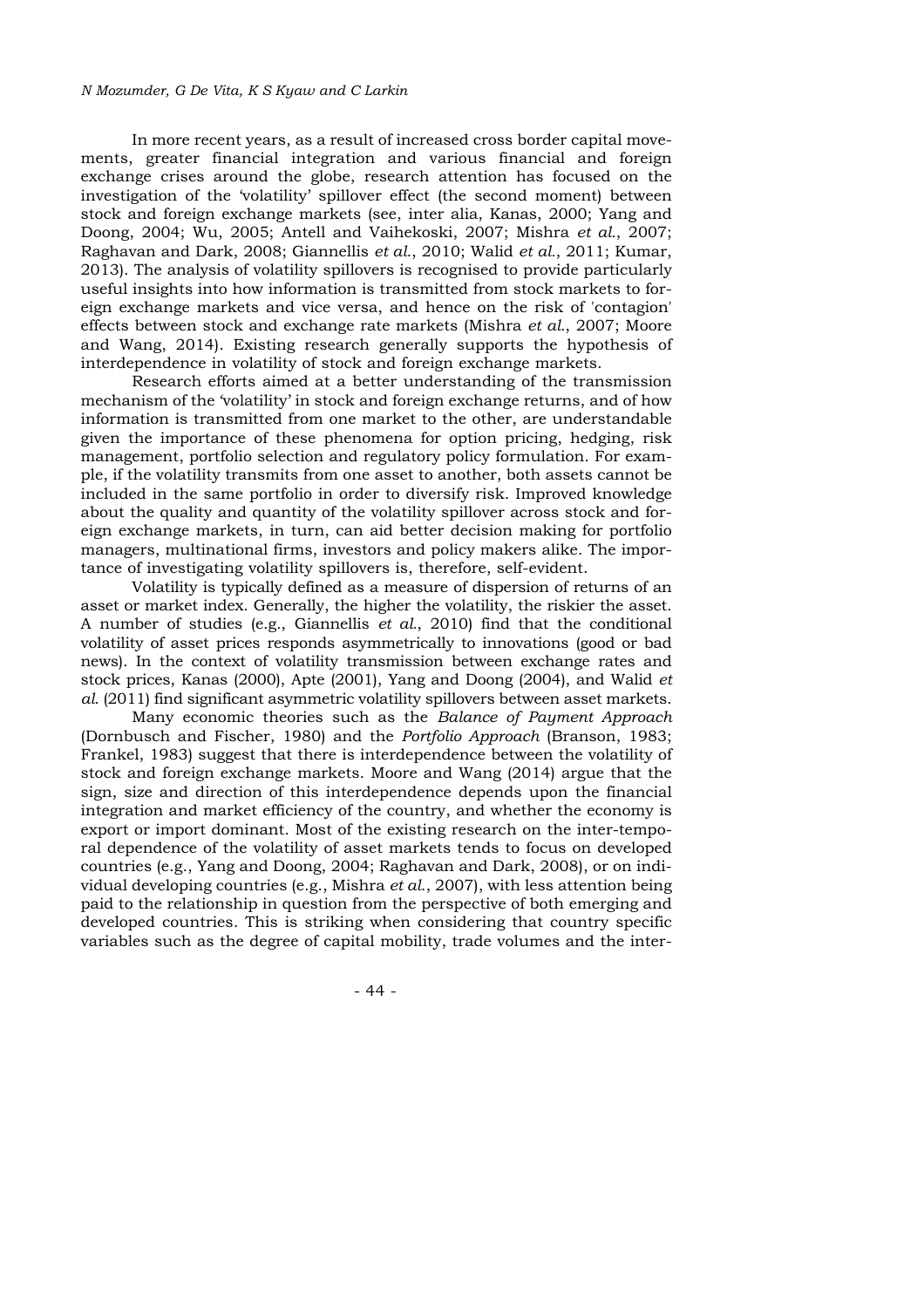relationship between macroeconomic variables may also impact the volatility transmission between foreign exchange and stock markets.

Motivated by these arguments, this study examines the interrelationship between volatility of stock and foreign exchange markets within three developed countries (Ireland, the Netherlands and Spain) and three emerging economies (Brazil, South Africa and Turkey). The specific questions we address are whether volatility in one market increases volatility in the other (within each country), and whether the impact is the same for both positive and negative shocks of the same magnitude.

Ireland, the Netherlands and Spain are selected because whilst they are members of the eurozone — the biggest economic zone in the world — they have been overlooked in previous research examining volatility spillovers between stock and foreign exchange markets. Brazil, South Africa and Turkey are chosen because they are three of the largest emerging and developing economies (in three different continents, hence less likely to suffer from crossborder 'contagion' effects stemming from shocks in economic fundamentals) by either nominal or inflation-adjusted GDP (IMF, 2012), have growing financial markets, and — unlike other large emerging economies such as China and India — their foreign exchange markets (and currencies) are not 'managed', at least officially.

The latter justification for our selection of countries is particularly important given the scope of our study, since despite growing interest towards BRICS economies (see, for example, Walid and Duc Khuong, 2014), countries such as China and India have, for decades, managed foreign exchange market pressures and episodes of exchange rate volatility through a combination of monetary and regulatory measures, along with direct and indirect interventions in line with their declared exchange rate regime.2

Another contribution of our study lies in the adoption of a disaggregated framework that distinguishes between pre-crisis, crisis and post-crisis periods, in order to ascertain the extent to which the recent financial crisis affected the relationship in question, an aspect which has not been given any attention in prior work for the countries considered by the present study.

#### 2. A BRIEF REVIEW OF THE LITERATURE

Theoretical models examining the relationship between exchange rates and stock prices draw from both Traditional and Portfolio approaches. Traditional or 'flow-oriented' models of exchange rates (e.g., Dornbusch and Fischer, 1980) focus on the current account or trade balances. These models posit that movements in exchange rates affect the competitiveness and profitability of firms, resulting in consequent changes in stock prices. For example, a depreciation of the exchange rate results in an increase in local firms' exports, leading to an increase in stock prices. By contrast, an exchange rate appreciation causes a negative change in the balance of trade which, in turn, leads to a decrease in stock prices. According to such models, therefore, the exchange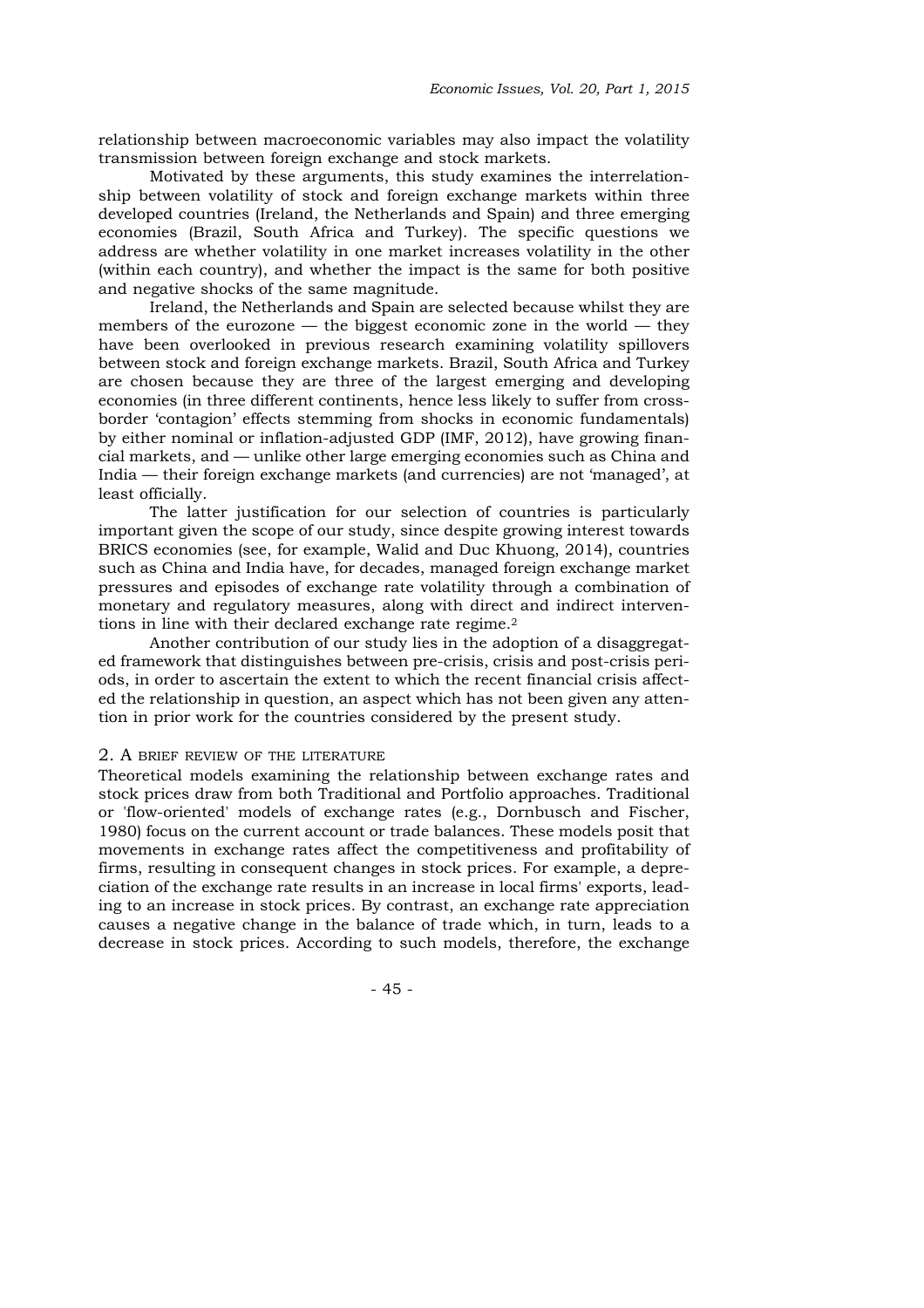rate is the lead variable, determining a positive correlation between exchange rates and stock prices.

On the other hand, Portfolio or Asset Market approaches (Branson, 1983; Frankel, 1983) postulate that it is capital flows, not trade flows, which determine exchange rates. In these models, exchange rates are determined by demand and supply of domestic assets (stocks and bonds). An increase in stock prices leads to an increase in demand for domestic assets, resulting in an appreciation of the domestic currency. By contrast, a decrease in stock prices causes exchange rates to depreciate. Here, the stock price is the lead variable and the postulated relationship is negative.

Turning to the empirical literature, early work on the relationship between exchange rates and stock prices tended to focus on the first moment (mean) of the distribution of asset returns. Ajayi and Mougoue (1996) find a significant short- and long-term relationship between the variables in eight developed countries. They suggest that an increase in stock prices results in an increase in exchange rates in the USA and the UK. The relationship is explained in terms of economic agents treating rising stock prices as a sign of higher inflation expectations which, in turn, leads to a lower demand for local currency, with the latter depreciating as a result. In stark contrast, Aggarwal (1981) finds a negative correlation between US stock prices and trade-weighted US dollars. This result is rationalised in terms of a decline in stock prices pushing foreign investors to sell their assets denominated in local currency, leading to a depreciation of the currency. Solnik (1987) too finds a negative relationship between stock prices and exchange rates. However, Bahmani-Oskooee and Sohrabian (1992), Granger *et al*. (2000) and Nieh and Lee (2001) argue in favour of the existence of bi-directional causality in the relationship.

A few studies have examined the second moment (variance) distribution of the variables. For example, Kanas (2000), Yang and Doong (2004), and Raghavan and Dark (2008), analyse the volatility spillover effects between stock and foreign exchange markets in developed countries, while Apte (2001), Wu (2005), Walid *et al.* (2011) and Kumar (2013) concentrate on emerging countries.

It is noteworthy that there is a dearth of literature that has investigated volatility spillover effects from both the developed and emerging countries' perspective using the same methodology and time span. This is an important shortcoming because, as argued by Moore and Wang (2014), the sources and nature of the linkage between exchange rates and stock prices in developed economies are different from those in emerging economies.

Kanas (2000) examines the volatility spillover between stock and foreign exchange rate markets in the USA, the UK, Canada, Japan, Germany and France, using daily data and employing a bivariate Exponential Generalised Autoregressive Conditional Heteroskedasticity (EGARCH) model. The study concludes that there is a significant symmetric volatility spillover from stock returns to exchange rate changes for all countries except Germany. However,

- 46 -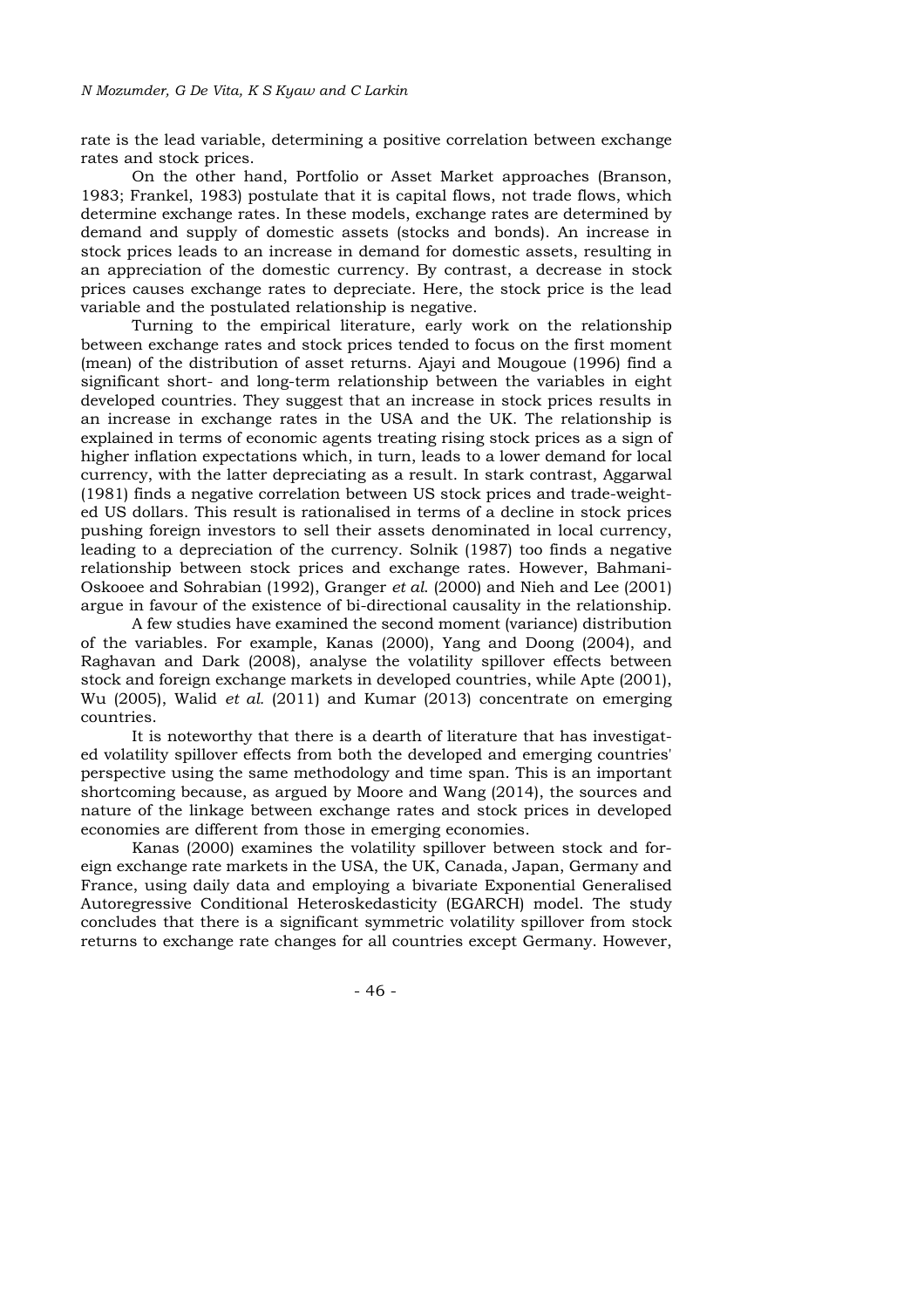the volatility spillovers from exchange rate changes to stock returns were not significant for any of the countries examined. One possible explanation for the result of an insignificant spillover is that the use of daily data cannot capture the effect of trade flows on exchange rate changes.

Apte (2001) examines the volatility spillover effect between stock and foreign exchange markets in India using a bivariate EGARCH model and daily data from 02 January 1991 to 24 April 2000. Contrary to the findings of Kanas (2000), the study finds a significant volatility spillover from the foreign exchange market to the stock market and an insignificant volatility spillover from the stock market to the foreign exchange market. Mishra *et al.* (2007) point out that the main limitation of this study is that it generated the data on stock indices from 1991 to 1994 by simulation. By using an EGARCH model and by extending the sample period, Mishra *et al*. (2007) find a bi-directional volatility spillover between stock and foreign exchange markets in India.

Yang and Doong (2004) investigate the mean and volatility spillover from one market to another in G-7 countries using weekly (Friday closing) exchange rates and stock market indices. Employing a bivariate EGARCH model, they find an asymmetric spillover effect from stock markets to foreign exchange markets in France, Italy, Japan and the USA. However, the volatility in exchange rates is found to have a less pronounced impact on the volatility in stock prices.

Wu (2005) examines the volatility spillover effects between stock and foreign exchange markets in Japan, South Korea, Indonesia, Philippines, Singapore, Thailand and Taiwan for the period 1997-2000, splitting the data into pre-Asian financial crisis and post-crisis periods. The study finds a bidirectional spillover effect between the variables during the recovery period in almost all countries.

Raghavan and Dark (2008) find a significant unidirectional return and volatility spillover from the USD/AUD exchange rates to Australian All Ordinaries Index (AOI) by using daily data on the USD/AUD and the Australian All Ordinaries Index (AOI) from 2 January 1995 to 31 December 2004. The major drawback of this study is that it ignores the possibility of volatility asymmetry in financial asset prices, i.e. that positive and negative shocks may induce a different degree of volatility.

Walid *et al.* (2011) examine the impact of exchange rate changes on stock market volatility in four emerging markets (Hong Kong, Singapore, Malaysia and Mexico). Using weekly data and employing a two regime Markov-Switching EGARCH model, they find evidence of regime switching behaviour in volatility of emerging countries' stock markets, and that the relationship between exchange rates and stock prices is regime dependent. Their evidence also indicates that the volatility in foreign exchange markets spills over to stock markets asymmetrically.

The most recent results by Kumar (2013) are of particular interest since his bivariate GARCH model estimations suggest — in addition to the existence

- 47 -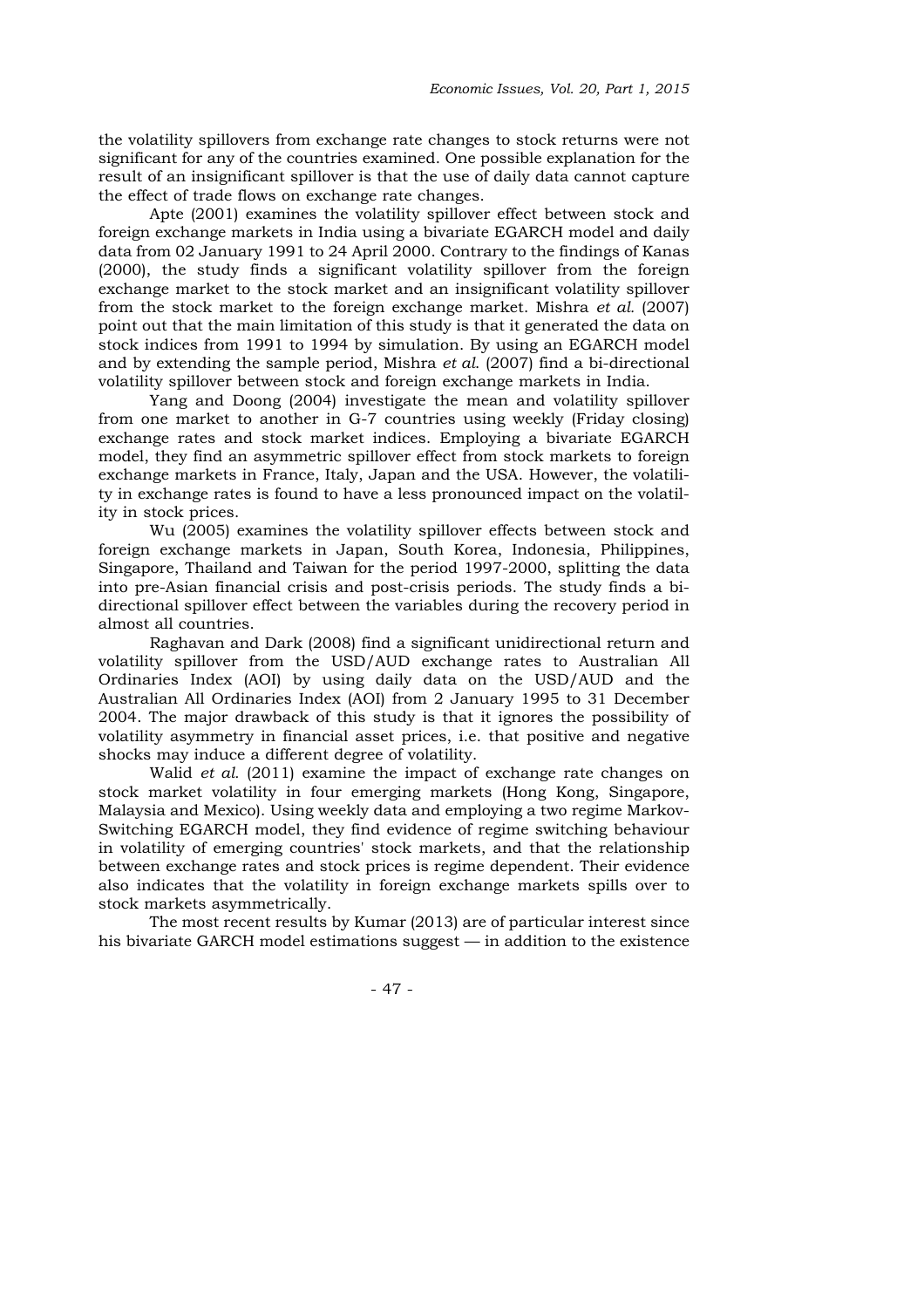of bi-directional volatility spillover between stock and foreign exchange markets in India, Brazil and South Africa (IBSA countries) — that stock markets play a relatively more important role than foreign exchange markets in the first and second moment interactions and spillovers.

Moore and Wang (2014) focus on investigating the sources of the dynamic linkage between real exchange rates and stock returns in relation to the US market for developed and emerging Asian markets, and find that the trade balance is the main determinant of the dynamic correlation for Asian markets, whereas the interest rate differential is the driving force for the developed markets.

It is clear from the above review of relevant literature that the findings on volatility spillover effects between stock prices and exchange rates are rather mixed, with no clear consensus from which to discern a conventional wisdom. The results vary from country to country, also depending on the methodology adopted as well as the quantity, quality and time span of data employed. There is, therefore, value in investigating further the effects of volatility spillovers between exchange rates and stock prices, particularly by comparing the experience of a sample of both developed and emerging markets within the same framework, across pre-crisis, crisis and post-crisis periods using the same methodology and time span, and an up-to-date dataset.

## 3. ECONOMETRIC APPROACH AND DATA DESCRIPTION

Prior to undertaking EGARCH estimations, our preliminary testing phase entailed assessing the integration and cointegration properties of the series. For the former we employ the Exponential Smooth Transition Autoregressive (ESTAR) non-linear unit root test by Kapetanios, Shin and Snell (2003), also known as KSS unit root test. With regard to the latter, following Yau and Nieh (2009), we use the threshold cointegration test elaborated by Enders and Granger (1998) and Enders and Siklos (2001), which hinges on a residualbased two-stage estimation procedure. The first stage regression is given by:

$$
Y_{1t} = \alpha + \beta Y_{2t} + \mu_t \tag{1}
$$

where  $Y_{1t}$  and  $Y_{2t}$  are two I(1) series and  $u_t$  is the error. The second stage focuses on the test of stationarity of the error terms:

$$
\Delta \mu_{t} = I_{t} \rho_{1} \mu_{t-1} + (1 - I_{t}) \rho_{2} \mu_{t-1} + \sum_{i=1}^{l} \gamma_{i} \Delta \mu_{t-1} + \varepsilon_{t}
$$
\n(2)

where  $\varepsilon_t$  is a white-noise disturbance, and the residual  $u_t$ , is extracted from equation (1). The term I<sub>t</sub> is the Heaviside indicator function where  $I_t = 1$  if  $u_{t-1}$  $\geq \tau$  and  $I_t = 0$  if  $u_{t+1} \leq \tau$  and  $\tau$  is the threshold value, which constitutes a Threshold Autoregressive (TAR) model of the error. Assuming the system is convergent,  $u_t = 0$  can be considered as the long-run equilibrium value

$$
-48 -
$$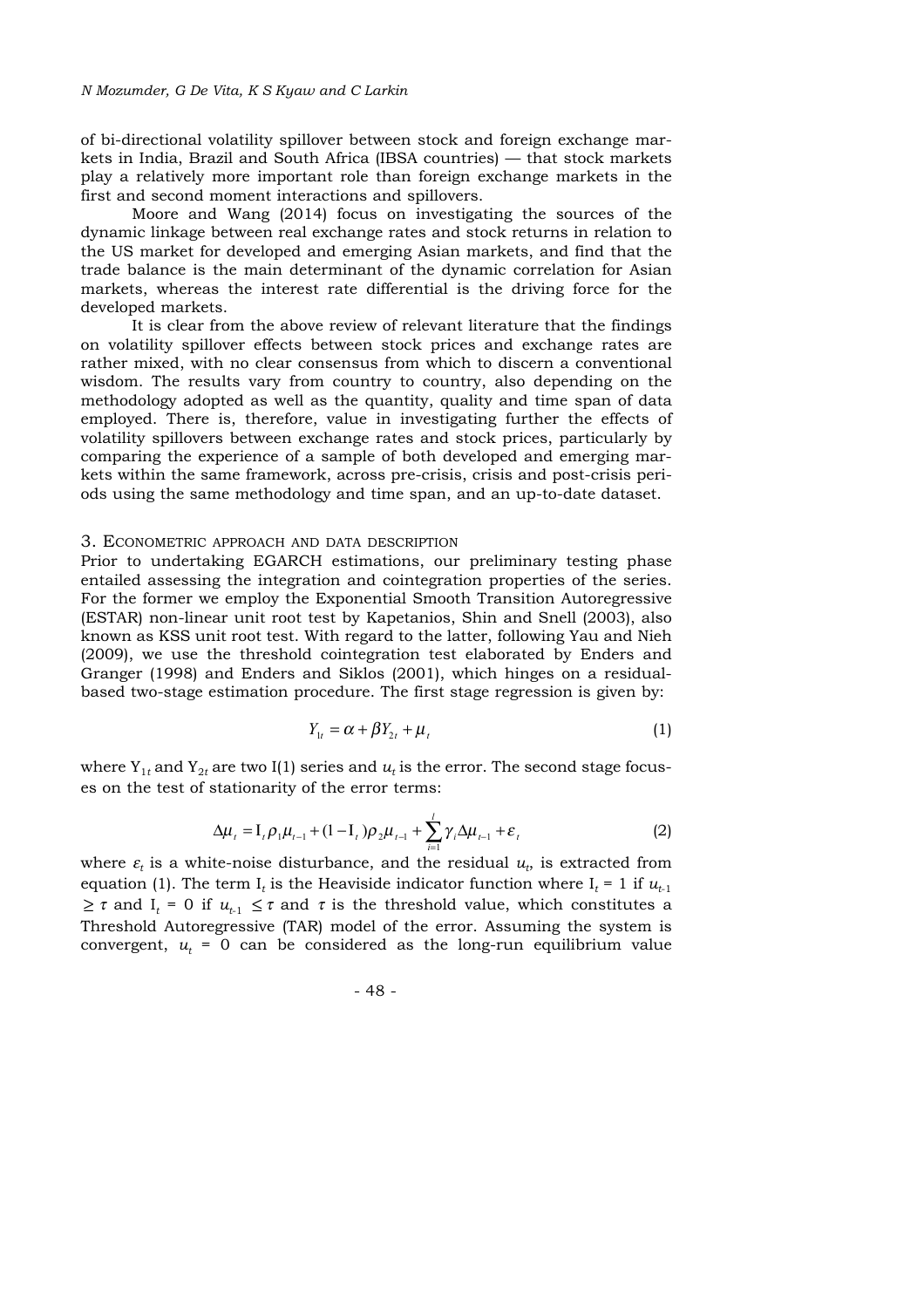(threshold value) of the sequence. If  $u_t$  is above its long-run equilibrium, then the adjustment is  $\rho_1 u_{t-1}$ . However, if  $u_t$  is below its long-run equilibrium, then the adjustment is  $\rho 2u_{t-1}$ . The null hypothesis is  $\rho 1 = \rho 2 = 0$  and thus rejection implies the existence of a threshold cointegrating relationship. If a cointegrating relationship is found then the null of symmetric adjustment (Ho:  $\rho_1 = \rho_2$ ) can be tested. Rejection of both the null hypotheses ( $\rho$ 1=  $\rho$ 2 = 0 and  $\rho$ 1=  $\rho$ 2) implies the existence of threshold cointegration and asymmetric adjustment.

In equation (2), the decay could also be allowed to depend on  $\Delta u_{t-1}$ . The Heaviside indicator could then be  $I_t = 1$  if  $\Delta u_{t-1} \geq \tau$  and  $I_t = 0$  if  $\Delta u_{t-1} \leq \tau$ . This model is especially valuable when the adjustment is asymmetric, such that the series exhibits more 'momentum' in one direction than the other (Enders and Granger, 1998), hence the name Momentum Threshold Autoregressive (M-TAR) model. The Akaike Information Criterion (AIC) is used in order to select between TAR and M-TAR models.

We also employ the Momentum Threshold Error Correction Model (M-TECM) as elaborated by Enders and Granger (1998) and Enders and Siklos (2001), to examine Granger-causality. The M-TECM is expressed as:

$$
\Delta Y_{it} = \alpha + \gamma_1 Z_{t-1}^+ + \gamma_2 Z_{t-1}^- + \sum_{i=1}^{k_1} \delta_i \Delta Y_{1,t-i} + \sum_{i=1}^{k_2} \theta_i \Delta Y_{2,t-i} + \upsilon_t
$$
(3)

where  $Y_{it}$  denotes the variables concerned,  $Z_{t-1}^+ = I_t \Delta \hat{\mu}_{t-1}$  and  $Z_{t-1}^- = (1-I_t) \Delta \hat{\mu}_{t-1}$ , and  $v_t$  is a white-noise disturbance.

The Granger-causality test is based on a standard F-test of whether all the coefficients of  $\Delta Y_{1,t-i}$  or  $\Delta Y_{2,t-i}$  are jointly statistically different from zero, and/or whether the  $\gamma_i$  coefficients of the error-correction term are significant. Rejection of the null hypotheses Ho:  $\delta_1 = \delta_2 = 0$  and Ho:  $\gamma_1 = \gamma_2 = 0$  indicates a short-term causality, rejection of the null hypotheses Ho:  $\delta_1 = \delta_2 = \gamma_1 = 0$ , Ho:  $\theta_1 = \theta_2 = \gamma_2 = 0$ , indicates a long-term causality, and rejection of the null hypotheses Ho:  $\gamma_2 = \gamma_1 = 0$  and Ho:  $\gamma_2 = \gamma_1$  indicates an asymmetric mean reversion process. Since the Granger-causality test is very sensitive to the selection of lag length, the AIC is used to determine the appropriate lag length.

Once the non-linear integration and cointegration properties of the series are established, and the causality tests performed, we then employ the multivariate extension (specifically, the bivariate extension) of the EGARCH model proposed by Nelson (1991). This model has some advantages over other GARCH models. For example, there is no need to impose a non-negativity constraint on model parameters since the log of the conditional variance is modelled, thus allowing for the detection of asymmetric effects in volatility. The model specification is as follows.

Mean equations:

$$
S_{t} = \theta_{s,0} + \sum_{i=1}^{k} \theta_{s,i} S_{t-i} + \sum_{i=1}^{k} \theta_{e,i} E_{t-i} + \alpha_{s} \lambda_{s,t-1} + \varepsilon_{s,t}
$$
(4)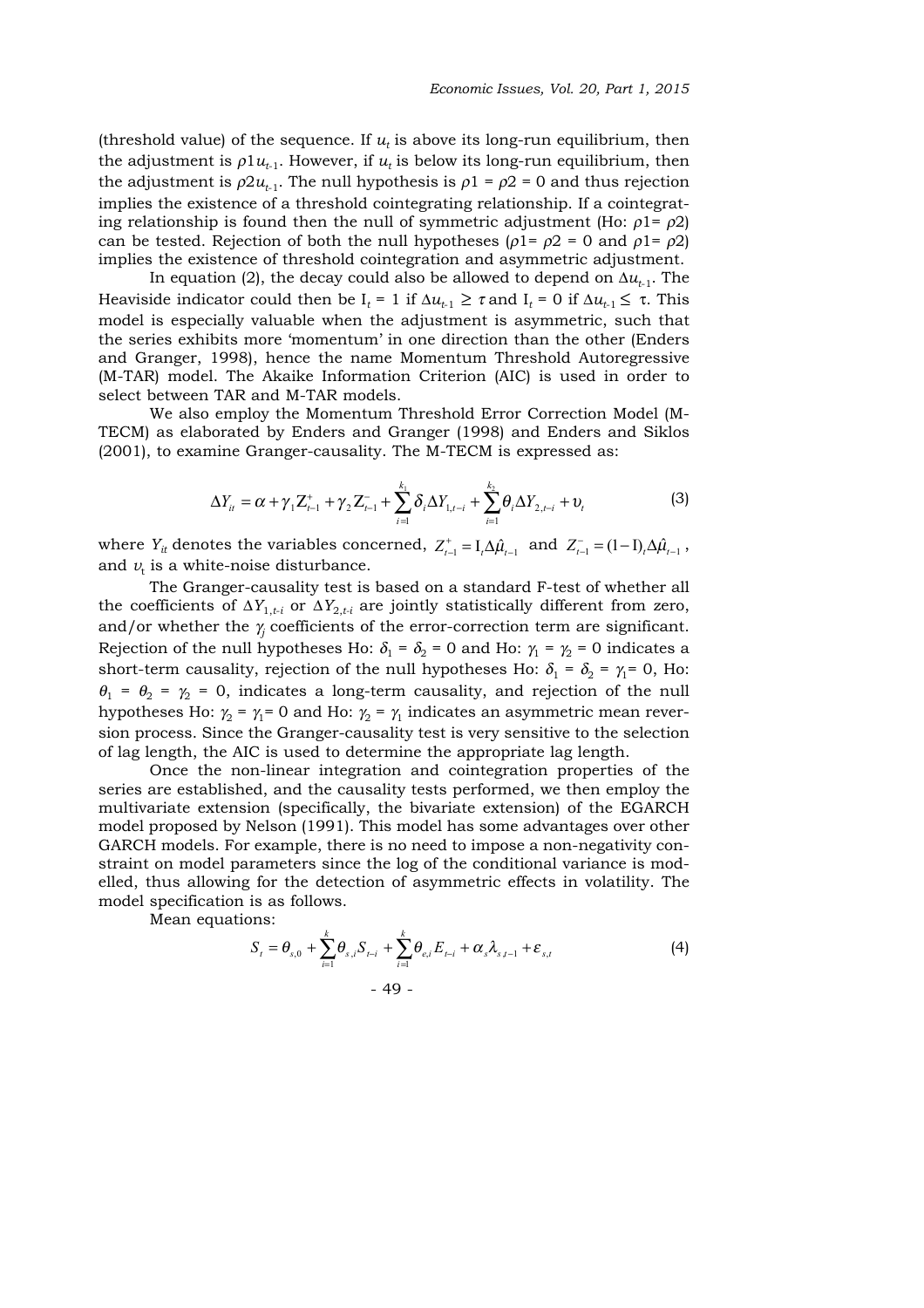*N Mozumder, G De Vita, K S Kyaw and C Larkin*

$$
E_{t} = \theta_{e,0} + \sum_{i=1}^{k} \theta_{e,i} E_{t-i} + \sum_{i=1}^{k} \theta_{s,i} S_{t-i} + \alpha_{e} \lambda_{e,t-1} + \varepsilon_{e,t}
$$
(5)

Conditional variance equations:

$$
\sigma_{s,t}^{2} = \exp \left\{ \alpha_{s,o} + \sum_{i=1}^{k} \beta_{s,i} \log(\sigma_{s,t-i}^{2}) + \delta_{s,s} \left[ \left( |Z_{s,t-1}| - E|Z_{s,t-1}| \right) + \pi_{s,s} Z_{s,t-1} \right] + \delta_{s,e} \left[ \left( |Z_{e,t-1}| - E|Z_{e,t-1}| \right) + \pi_{s,e} Z_{e,t-1} \right] \right\}
$$
\n
$$
\sigma_{e,t}^{2} = \exp \left\{ \alpha_{e,o} + \sum_{i=1}^{k} \beta_{e,i} \log(\sigma_{e,t-i}^{2}) + \delta_{e,e} \left[ \left( |Z_{e,t-1}| - E|Z_{e,t-1}| \right) + \pi_{e,e} Z_{e,t-1} \right] + \delta_{e,s} \left[ \left( |Z_{s,t-1}| - E|Z_{s,t-1}| \right) + \pi_{e,s} Z_{s,t-1} \right] \right\}
$$
\n
$$
(7)
$$

$$
\sigma_{s,e,t} = \rho_{s,e,t} \sigma_{s,t} \sigma_{e,t} \tag{8}
$$

$$
\sigma_{e,s,t} = \rho_{e,s,t} \sigma_{e,t} \sigma_{s,t}
$$
\n(9)

In equations (4) and (5) we examine the 'return' spillover effect between exchange rate changes (E) and stock market returns (S). Here,  $\alpha$  is the coefficient of error correction terms ( $\lambda$ ) and  $\theta$  measures the (return) spillover effect. A lag length equal to two is selected for both E and S on the basis of the AIC.

In equations (6) and (7) the conditional variance in one market depends on its own lags and cross market standardised innovations. The persistence of volatility is measured by  $β$ . The volatility spillover effect between foreign exchange and stock markets is captured by the coefficient  $\delta$ . If  $\delta_{\gamma}$  is significantly different from zero, then the volatility of exchange rates spills over to volatility of stock prices. Asymmetric impact is measured by the coefficient  $\pi$ . Asymmetry exists if  $\pi$  is negative and significantly different from zero. A positive and significant  $\delta$  alongside a negative and significant  $\pi$  implies that negative shocks in one market have a larger impact on the volatility of the other market than positive shocks of the same absolute value. In other words, 'bad news' has greater impact on volatility than 'good news'.

We use weekly (Wednesday closing) spot exchange rates (local currency per US Dollar) and weekly stock price indices for Brazil, Ireland, the Netherlands, Spain, South Africa and Turkey. The data are obtained from Datastream. Weekly data are used because daily data contain too much noise. For example, some studies suggest that there is a strong Wednesday effect in stock markets, other confirm that Friday data contain weekend effects, and monthly data cannot capture the short-term dynamic relationship between exchange rates and stock prices (see Walid *et al.*, 2011).

The stock indices used in the study consist of Brazil BOVESPA, Ireland SE Overall (ISEQ), Amsterdam SE All Share, IBEX 35 (Spain), FTSE/JSE All Shares (South Africa) and ISE National All Share (Turkey). These are the main stock indices of the respective countries. The exchange rates are USD-euro, USD-Brazilian Real, USD-South African Rand and USD-Turkish Lira. Following the standard rationale provided in the relevant literature, we use nominal exchange rates, in that short-term investors are not worried about

$$
-50 -
$$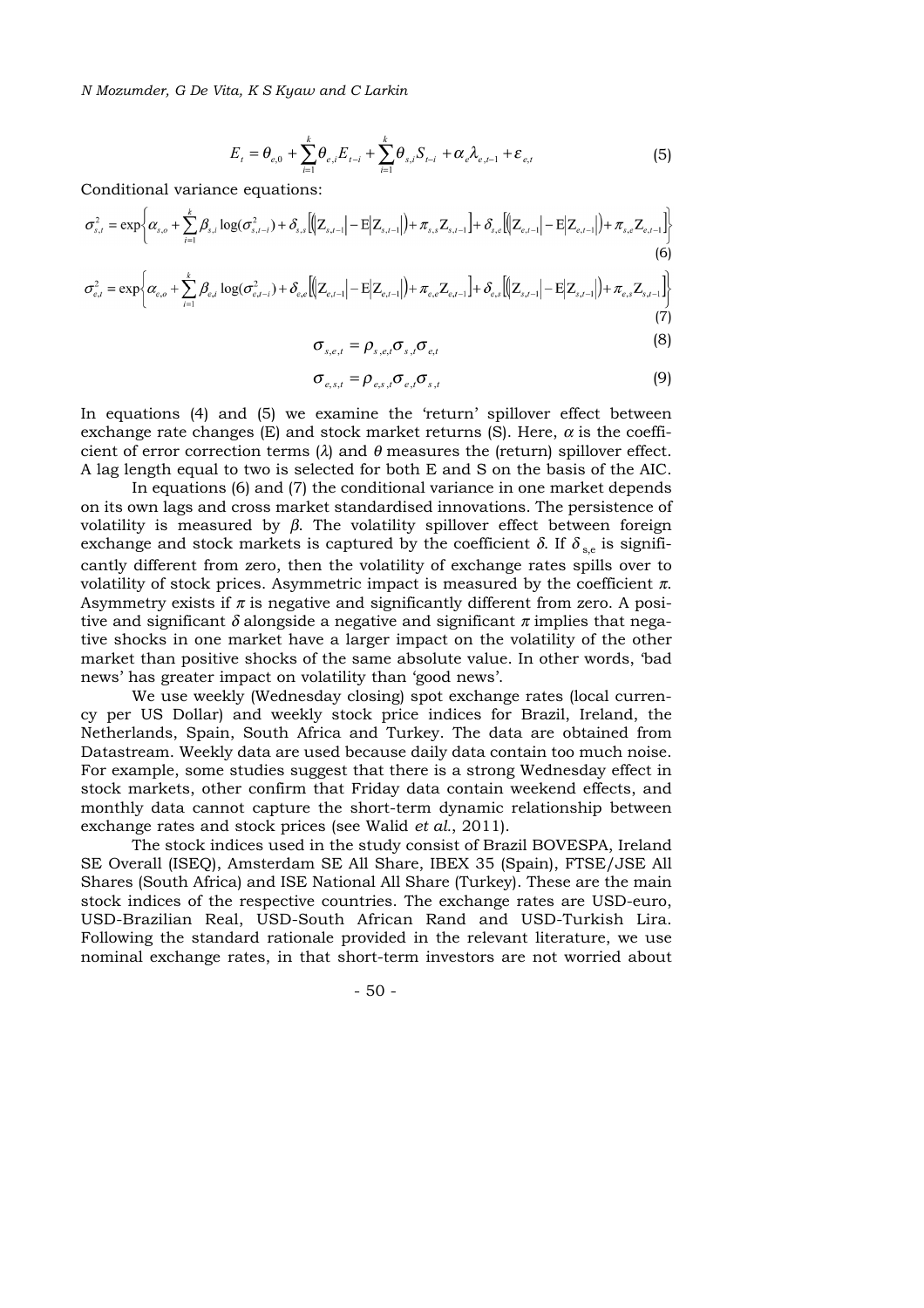inflation effects as they do not buy goods in the basket used to construct the inflation rate.

The full sample period covers 03/01/2001 to 26/12/2012, yielding 626 observations. The period is justified by the major growth in international financial liberalisation, financial integration and foreign direct investment in the 2000s; a representative decade to measure the short time dynamic relationship between stock and foreign exchange markets. Furthermore, the sample period allows us to investigate the relationship between exchange rate movements and stock market volatility during 'good' and 'bad' times.

The global financial crisis of 2007-2008, resulted in the downturn in stock markets around the world. The active phase of the crisis can be dated from August 7, 2007, when BNP Paribas terminated withdrawals from three hedge funds recording a complete evaporation of liquidity (IMF, 2012). The downturn in stock markets around the world continued until March 2009 (De Vita and Abbott, 2011). From August 2007 to March 2009, the stock indices in Ireland, the Netherlands and Spain decreased by 75, 55 and 45 per cent, respectively. Brazilian, South African and Turkish stock indices fell by 24, 25 and 50 per cent, respectively, during the crisis period. Brazilian Real, South African Rand and Turkish Lira depreciated by 19, 32 and 28 per cent over that period, whereas the euro appreciated by 1 per cent against the US Dollar during the same period.

Following the individual split points typically adopted in the literature that also uses weekly data (e.g., Mozumder *et al*., 2015) to examine the start of the most recent stock market crisis (01/08/2007) and its stabilisation date (01/04/2009), we divide the full sample into three sub-periods. The pre-crisis period is from 03/01/2007 to 25/07/2007, yielding 343 observations. The crisis period is from 01/08/2007 to 25/03/2009, totalling 87 observations, and the post-crisis period is from  $01/04/2009$  to  $26/12/2012$ , yielding 196 observations.

The weekly return series are calculated as Rt = ln  $(P_t / P_{t-1})$ , where  $P_t$  is the weekly price at time t. The plots of *stock prices* and *exchange rate* series, for all countries in our sample (not reported to conserve space), show that volatility occurs in bursts.

#### 4. A FIRST PASS AT THE DATA

Descriptive statistics of weekly return series of stock indices for the six countries are reported in Table 1. Panel A shows descriptive statistics for the full sample (January 2001 to December 2012). The mean returns in the developed stock markets (Ireland, the Netherlands and Spain) were negative, whereas the mean returns in the emerging stock markets (Brazil, South Africa and Turkey) were positive. This reveals that stock markets in the three emerging countries performed better than in the developed countries during the full sample period. Stock market volatility in the emerging markets, especially in Turkey and Brazil, was higher than the volatility in the developed countries' stock mar-

- 51 -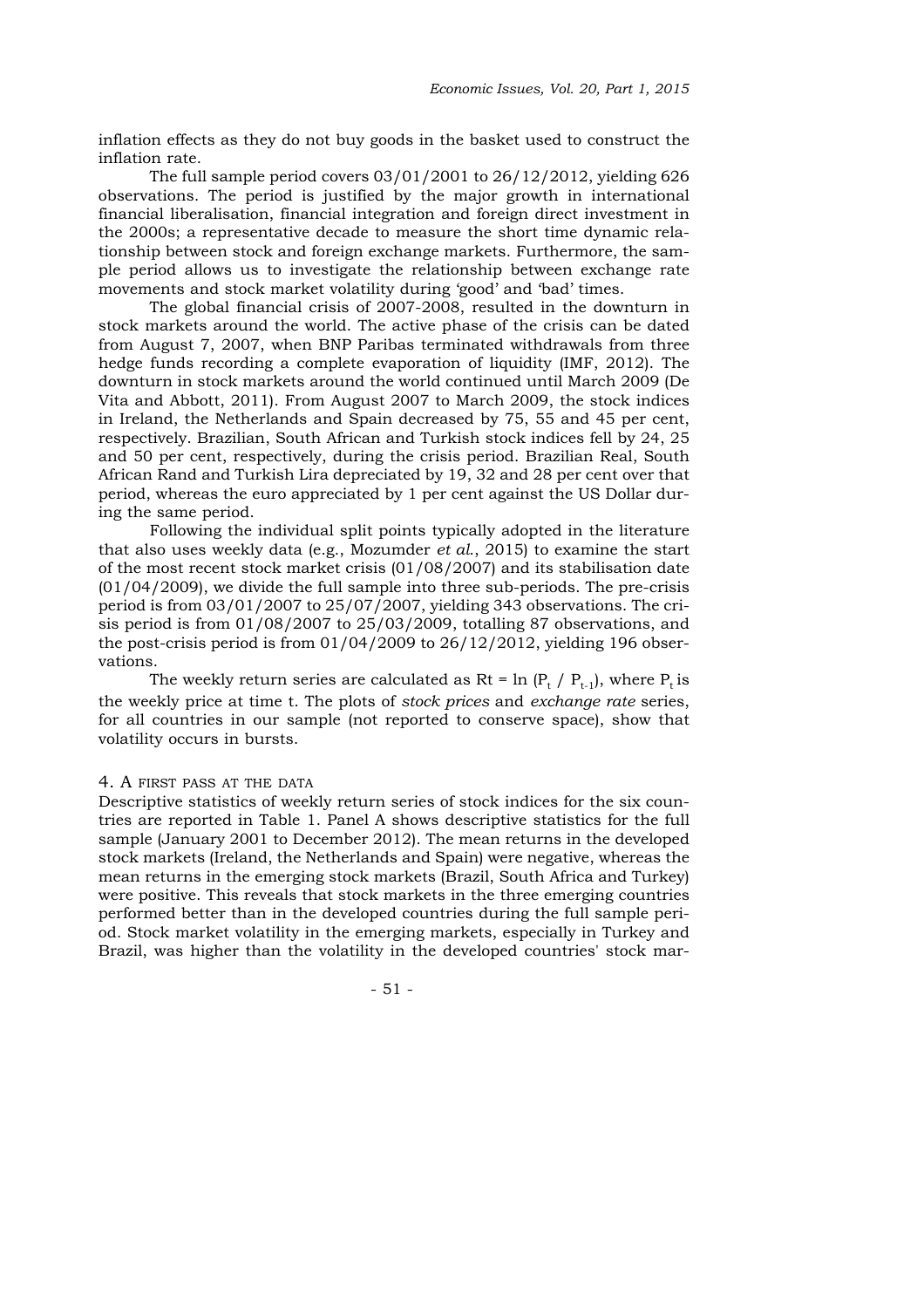kets. During the full sample period, the highest return and volatility was in the Turkish stock market, and the lowest return and volatility was in the Spanish stock market. This suggests that there was a trade-off between risk and return.

| Table 1: Descriptive statistics of weekly return of stock indices |                               |           |             |           |                                                         |           |  |  |  |
|-------------------------------------------------------------------|-------------------------------|-----------|-------------|-----------|---------------------------------------------------------|-----------|--|--|--|
|                                                                   | <b>Ireland</b><br>Netherlands |           | Spain       | Brazil    |                                                         | Turkey    |  |  |  |
|                                                                   |                               |           |             |           | Panel A. Full sample. January 2001 - December 2012      |           |  |  |  |
| Mean                                                              | $-0.0021$                     | $-0.0020$ | $-1.33E-06$ | 0.0020    | 0.0023                                                  | 0.0026    |  |  |  |
| <b>SD</b>                                                         | 0.0335                        | 0.0333    | 0.0301      | 0.0374    | 0.0293                                                  | 0.0550    |  |  |  |
| <b>Skewness</b>                                                   | $-0.7580$                     | $-0.6838$ | $-0.4181$   | $-0.6929$ | $-0.1352$                                               | $-0.6611$ |  |  |  |
| Kurtosis                                                          | 7.4641                        | 8.2071    | 5.498013    | 6.8087    | 4.8488                                                  | 7.5508    |  |  |  |
| $J-B$                                                             | 386.19**                      | 503.61**  | 120.57**    | 427.79**  | 60.66**                                                 | 390.21**  |  |  |  |
|                                                                   |                               |           |             |           | Panel B. Pre-crisis period. January 2001 - July 2007    |           |  |  |  |
| Mean                                                              | 0.0012                        | $-0.0004$ | 0.0014      | 0.0035    | 0.0037                                                  | 0.0052    |  |  |  |
| <b>SD</b>                                                         | 0.0250                        | 0.0348    | 0.0275      | 0.0351    | 0.0259                                                  | 0.0560    |  |  |  |
| Skewness                                                          | $-0.6854$                     | $-0.3433$ | $-0.3661$   | $-0.2290$ | $-0.2761$                                               | $-0.5811$ |  |  |  |
| Kurtosis                                                          | 4.7493                        | 10.7431   | 5.3807      | 4.3779    | 4.4710                                                  | 8.3066    |  |  |  |
| J-B                                                               | 70.38**                       | 861.09**  | 88.41**     | 30.04**   | 35.18**                                                 | 420.54**  |  |  |  |
|                                                                   |                               |           |             |           | Panel C. Crisis period. August 2007 - March 2009        |           |  |  |  |
| Mean                                                              | $-0.0021$                     | $-0.0098$ | $-0.0068$   | $-0.0030$ | $-0.0031$                                               | $-0.0081$ |  |  |  |
| <b>SD</b>                                                         | 0.0607                        | 0.0435    | 0.0413      | 0.0543    | 0.0425                                                  | 0.0587    |  |  |  |
| <b>Skewness</b>                                                   | 0.1223                        | $-0.5655$ | $-0.1712$   | $-1.1295$ | 0.2732                                                  | $-0.6117$ |  |  |  |
| Kurtosis                                                          | 3.5947                        | 3.8736    | 3.7650      | 6.9693    | 3.5599                                                  | 3.7597    |  |  |  |
| $J-B$                                                             | 51.48**                       | 57.31**   | 62.51**     | 74.74**   | 52.19**                                                 | 7.4324**  |  |  |  |
|                                                                   |                               |           |             |           | Panel D. Post-crisis period. April 2009 - December 2012 |           |  |  |  |
| Mean                                                              | 0.0019                        | 0.0022    | 0.0002      | 0.0019    | 0.0032                                                  | 0.0056    |  |  |  |
| <b>SD</b>                                                         | 0.0300                        | 0.0286    | 0.0368      | 0.0319    | 0.0233                                                  | 0.0343    |  |  |  |
| <b>Skewness</b>                                                   | $-0.5478$                     | $-0.3134$ | $-0.4181$   | $-0.2839$ | $-0.1507$                                               | $-1.1018$ |  |  |  |
| Kurtosis                                                          | 5.5974                        | 4.7736    | 3.5134      | 2.9967    | 3.8025                                                  | 8.8428    |  |  |  |
| $J-B$                                                             | $64.57**$                     | 28.75**   | 32.19**     | $22.62**$ | 45.97**                                                 | 316.83**  |  |  |  |

Note: SD and J-B denote standard error and Jarque-Bera, respectively. Jarque-Bera is the test of the null hypothesis that the residuals are normally distributed. \*\* denotes the level of significance at 5%. The statistic has a  $\chi^2$  distribution with two degrees of freedom. The critical value at the 5% level of significance is 5.9.

Panel B of Table 1, which presents descriptive statistics of the pre-crisis period, reveals that all countries except the Netherlands had positive stock returns and the volatility in stock markets was lower in most countries comp-

- 52 -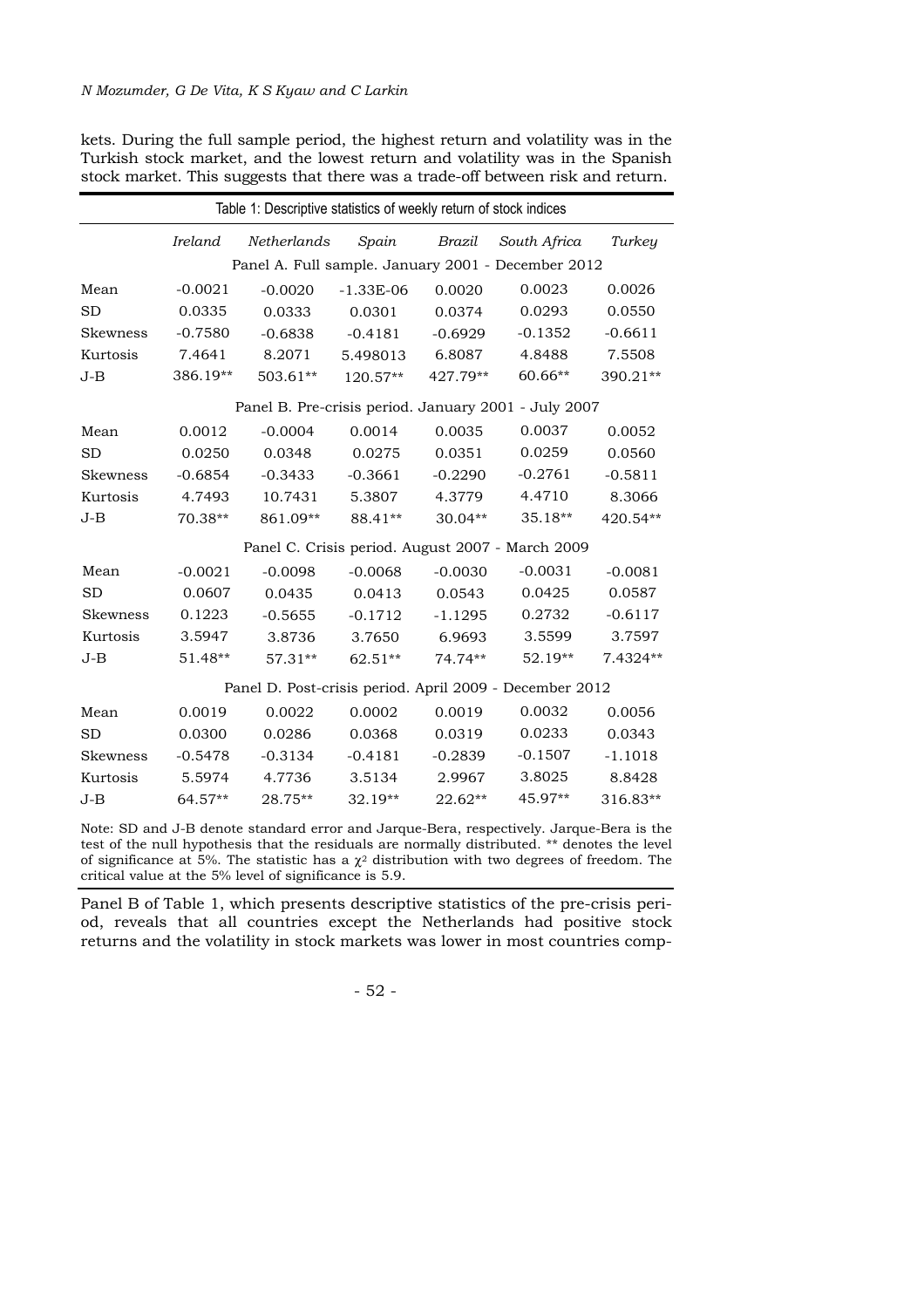ared with the full sample period. Panel C shows that stock returns were negative and the volatility was high in all countries during the financial crisis. However, stock markets exhibited positive returns and low volatility during the recovery period, as indicated by the data presented in Panel D.

| Table 2: Descriptive statistics of weekly changes in exchange rates |           |             |           |                                                    |                                                         |           |  |  |  |  |  |
|---------------------------------------------------------------------|-----------|-------------|-----------|----------------------------------------------------|---------------------------------------------------------|-----------|--|--|--|--|--|
|                                                                     | Ireland   | Netherlands | Spain     | Brazil                                             | South Africa                                            | Turkey    |  |  |  |  |  |
|                                                                     |           |             |           | Panel A. Full sample. January 2001 - December 2012 |                                                         |           |  |  |  |  |  |
| Mean                                                                | $-0.0009$ | $-0.0009$   | $-0.0009$ | 0.0001                                             | 0.0005                                                  | 0.0019    |  |  |  |  |  |
| <b>SD</b>                                                           | 0.0138    | 0.0138      | 0.0138    | 0.0242                                             | 0.0262                                                  | 0.0292    |  |  |  |  |  |
| Skewness                                                            | $-0.4445$ | $-0.4445$   | $-0.4445$ | 1.6546                                             | 1.0295                                                  | 4.0427    |  |  |  |  |  |
| Kurtosis                                                            | 8.9054    | 8.9054      | 8.9054    | 18.2200                                            | 9.3754                                                  | 36.1597   |  |  |  |  |  |
| $J-B$                                                               | 619.67**  | 619.67**    | 619.67**  | 6317**                                             | 779.89**                                                | 20240**   |  |  |  |  |  |
| Panel B. Pre-crisis period. January 2001 - July 2007                |           |             |           |                                                    |                                                         |           |  |  |  |  |  |
| Mean                                                                | $-0.0010$ | $-0.0010$   | $-0.0010$ | $-0.0001$                                          | $-0.0002$                                               | 0.0018    |  |  |  |  |  |
| <b>SD</b>                                                           | 0.0125    | 0.0125      | 0.0125    | 0.0237                                             | 0.0231                                                  | 0.0278    |  |  |  |  |  |
| <b>Skewness</b>                                                     | 0.1156    | 0.1156      | 0.1156    | 1.0265                                             | 0.6578                                                  | 5.0391    |  |  |  |  |  |
| Kurtosis                                                            | 3.3265    | 3.3265      | 3.3265    | 10.820                                             | 5.4879                                                  | 47.733    |  |  |  |  |  |
| $J-B$                                                               | $6.28**$  | $6.28**$    | $6.28**$  | 931.66**                                           | 112.87**                                                | 2996**    |  |  |  |  |  |
|                                                                     |           |             |           |                                                    | Panel C. Crisis period. August 2007 - March 2009        |           |  |  |  |  |  |
| Mean                                                                | 0.0001    | 0.0001      | 0.0001    | 0.0020                                             | 0.0032                                                  | 0.0028    |  |  |  |  |  |
| <b>SD</b>                                                           | 0.0198    | 0.0198      | 0.0198    | 0.0379                                             | 0.0360                                                  | 0.0337    |  |  |  |  |  |
| <b>Skewness</b>                                                     | $-0.3618$ | $-0.3618$   | $-0.3618$ | 2.0061                                             | 1.1948                                                  | 1.5062    |  |  |  |  |  |
| Kurtosis                                                            | 6.0261    | 6.0261      | 6.0261    | 15.1398                                            | 8.2427                                                  | 11.202    |  |  |  |  |  |
| $J-B$                                                               | 34.69**   | $34.69**$   | 34.69**   | 585.78**                                           | 118.95**                                                | 273.63**  |  |  |  |  |  |
|                                                                     |           |             |           |                                                    | Panel D. Post-crisis period. April 2009 - December 2012 |           |  |  |  |  |  |
| Mean                                                                | 1.09E-05  | 1.09E-05    | 1.09E-05  | $-0.0005$                                          | $-0.0004$                                               | 0.0004    |  |  |  |  |  |
| <b>SD</b>                                                           | 0.0141    | 0.0141      | 0.0141    | 0.0163                                             | 0.0217                                                  | 0.0139    |  |  |  |  |  |
| <b>Skewness</b>                                                     | 0.1165    | 0.1165      | 0.1165    | 0.3537                                             | 0.2585                                                  | $-0.0406$ |  |  |  |  |  |
| Kurtosis                                                            | 3.5630    | 3.5630      | 3.5630    | 4.1891                                             | 3.4195                                                  | 2.9917    |  |  |  |  |  |
| $J-B$                                                               | $6.04**$  | $6.04**$    | $6.04**$  | 15.55**                                            | 53.60**                                                 | 54.26**   |  |  |  |  |  |
| Note: See Table 1.                                                  |           |             |           |                                                    |                                                         |           |  |  |  |  |  |

Table 2 exhibits descriptive statistics for weekly changes in exchange rates. Panel A of Table 2, covering the full sample period, reveals that the euro appreciated, and Brazilian Real, South African Rand and Turkish Lira depreciated against the US Dollar. However, the volatility in emerging foreign exchange markets was higher than that experienced in developed economies' markets.

- 53 -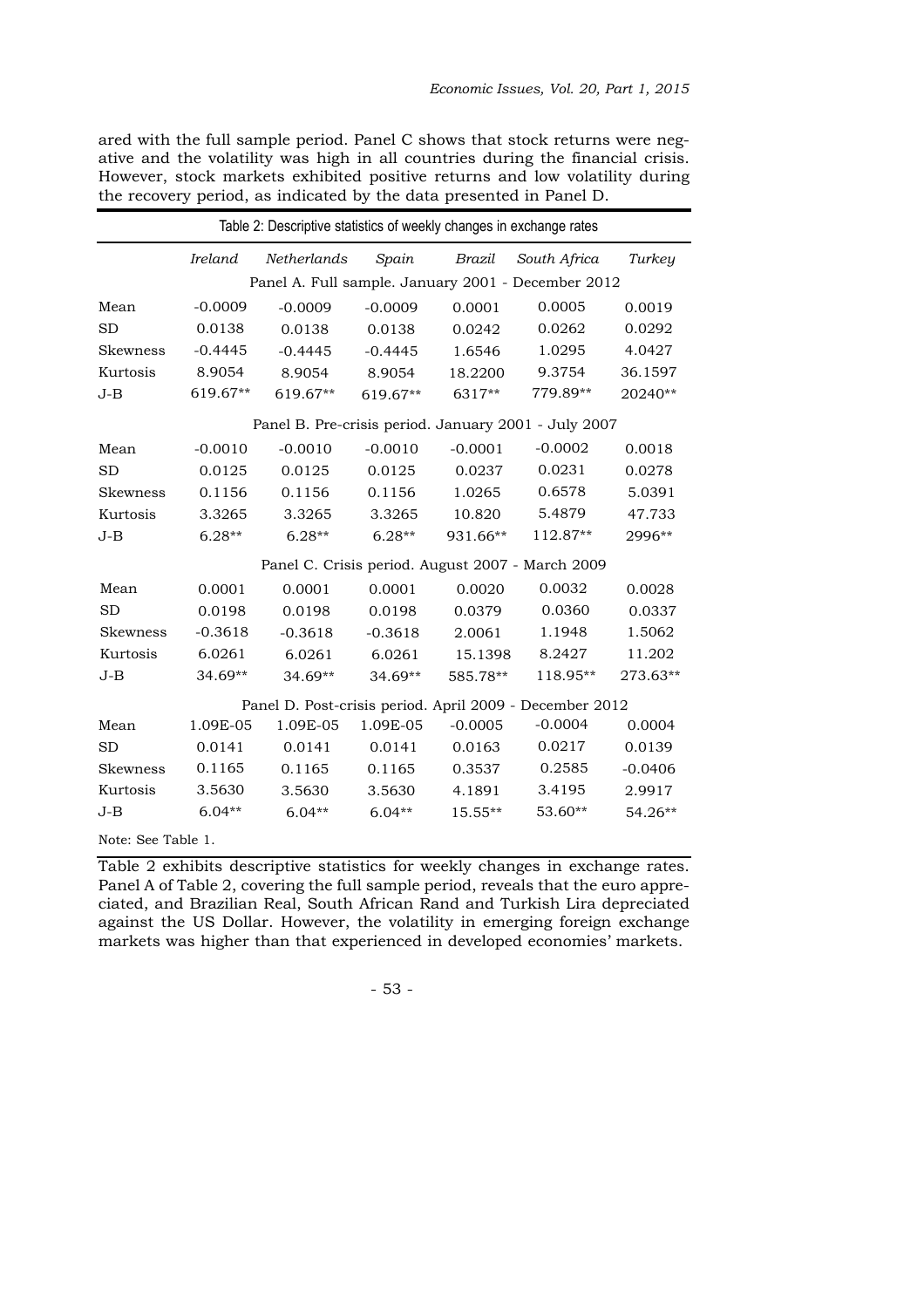#### *N Mozumder, G De Vita, K S Kyaw and C Larkin*

As Panels B and C indicate, all exchange rates, except the Turkish Lira in the pre-crisis period, appreciated in 'good times' and depreciated in 'bad times'. Again, there was higher volatility in all foreign exchange markets during the financial crisis compared with the pre-crisis period. However, the volatility decreased gradually during the recovery period, as shown in Panel D.

It is worth highlighting that all stock return series (except for Ireland during the crisis period) are negatively skewed, indicating that the distributions have long left tails, while all the series of exchange rate changes (except for the US Dollar and the euro during the full sample and crisis period), are positively skewed, indicating that most of the distributions have long right tails. Unsurprisingly, the coefficients of kurtosis for all series are greater than three, indicating that they are leptokurtic in nature (as confirmed by the Jarque-Bera test statistics, which reject the normality hypothesis for all series at the customary five per cent significance level).

The test for an ARCH effect indicates that the squared residuals are autocorrelated in all series. Therefore, the weekly returns of both series all have common characteristics (typical of financial data) such as volatility clustering and leptokurtosis, which means that the volatility of all series can be modelled by GARCH type models.

## 5. RESULTS

The ESTAR (KSS) unit root tests reveal that the time series are integrated of order (1) in (log) levels but stationary in their first differences. Hence, the series can be used to test for a cointegrating relationship.

| Table 3: KSS unit root test results                                                        |  |                                                         |               |  |                                                      |           |  |  |  |  |
|--------------------------------------------------------------------------------------------|--|---------------------------------------------------------|---------------|--|------------------------------------------------------|-----------|--|--|--|--|
|                                                                                            |  |                                                         |               |  | Ireland Netherlands Spain Brazil South Africa Turkey |           |  |  |  |  |
|                                                                                            |  |                                                         | Stock indices |  |                                                      |           |  |  |  |  |
|                                                                                            |  | Panel A. Full sample. January 2001 - December 2012      |               |  |                                                      |           |  |  |  |  |
| Level                                                                                      |  |                                                         |               |  | $.57 \t -1.23 \t -1.05 \t -1.43 \t -1.11 \t -1.80$   |           |  |  |  |  |
| First difference $-10.50**$ $-3.91**$ $-11.23**$ $-9.35**$ $-4.70**$                       |  |                                                         |               |  |                                                      | $-5.05**$ |  |  |  |  |
|                                                                                            |  | Panel B. Pre-crisis period. January 2001 - July 2007    |               |  |                                                      |           |  |  |  |  |
| Level<br>First difference $-21.30**$ $-21.12**$ $-10.10**$ $-12.52**$ $-10.37**$ $19.30**$ |  |                                                         |               |  | -0.15 -.53 -0.73 0.92 0.39                           | $-0.71$   |  |  |  |  |
|                                                                                            |  | Panel C. Crisis period. August 2007 - March 2009        |               |  |                                                      |           |  |  |  |  |
| Level<br>First difference $-14.44**$ $-7.32**$ $-3.78**$ $-2.72**$ $-5.20**$               |  |                                                         |               |  | $0.10$ $0.98$ $-0.72$ $-0.24$ $-0.37$ $-0.41$        | $-3.73**$ |  |  |  |  |
|                                                                                            |  | Panel D. Post-crisis period. April 2009 - December 2012 |               |  |                                                      |           |  |  |  |  |
| Level<br>First difference $-15.43**$ $-19.04**$ $-14.24**$ $-13.59**$ $-10.87**$           |  |                                                         |               |  | $-1.10$ $-1.20$ $-0.94$ $-1.58$ $-1.23$ $-1.90$      | $-5.05**$ |  |  |  |  |
|                                                                                            |  |                                                         |               |  |                                                      | cont      |  |  |  |  |

- 54 -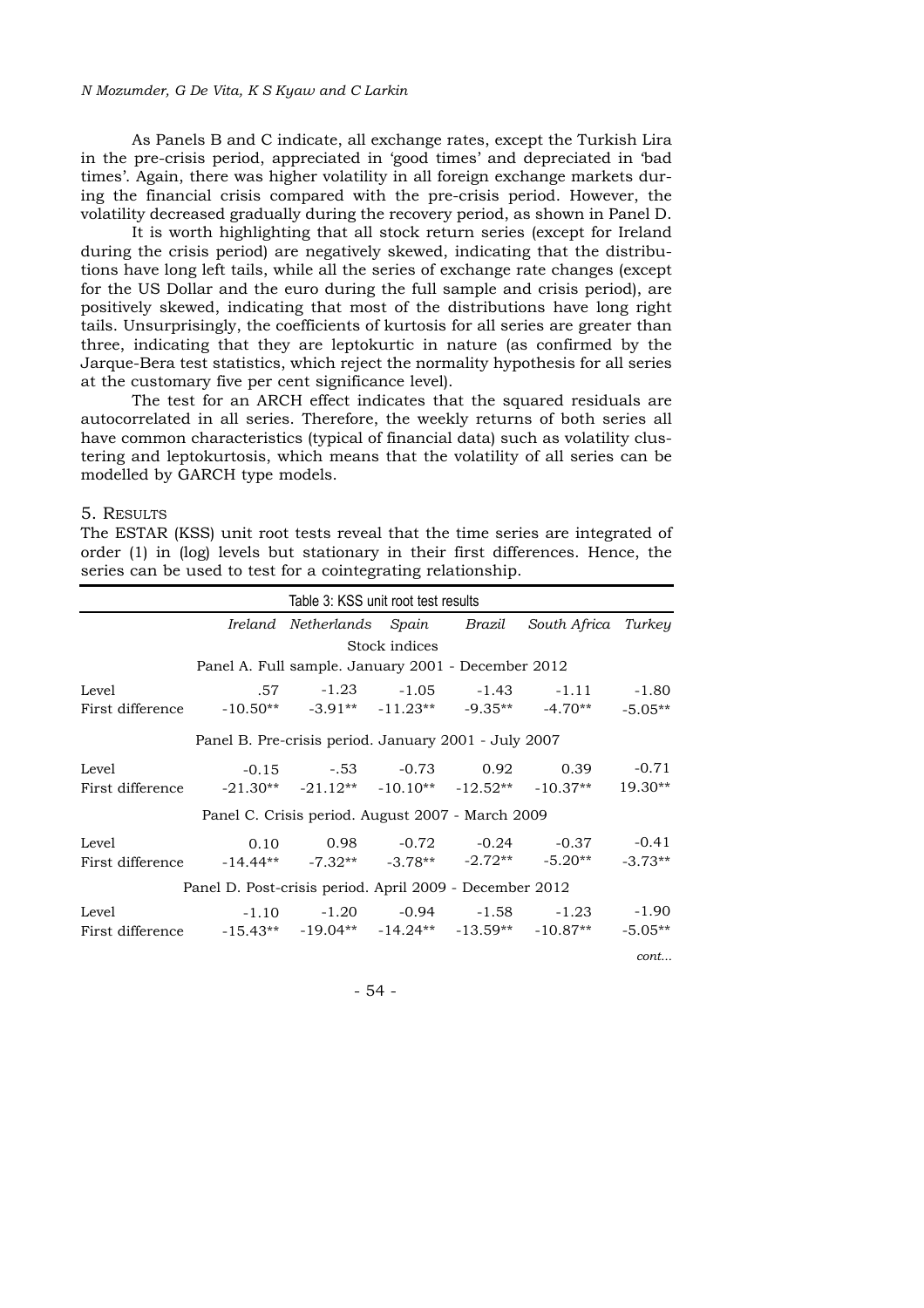| $cont$                                                                                                                                                                                                         | Exchange rates                                     |  |  |  |                                                 |  |  |  |  |  |  |  |
|----------------------------------------------------------------------------------------------------------------------------------------------------------------------------------------------------------------|----------------------------------------------------|--|--|--|-------------------------------------------------|--|--|--|--|--|--|--|
|                                                                                                                                                                                                                | Panel A. Full sample. January 2001 - December 2012 |  |  |  |                                                 |  |  |  |  |  |  |  |
| Level                                                                                                                                                                                                          |                                                    |  |  |  | $-1.22$ $-1.00$ $-1.19$ $-1.75$ $-1.11$ $-1.17$ |  |  |  |  |  |  |  |
| First difference $-12.12**$ $-9.17**$ $-31.21**$ $-20.44**$ $-12.48**$ $-10.57**$                                                                                                                              |                                                    |  |  |  |                                                 |  |  |  |  |  |  |  |
| Panel B. Pre-crisis period. January 2001 - July 2007                                                                                                                                                           |                                                    |  |  |  |                                                 |  |  |  |  |  |  |  |
| Level                                                                                                                                                                                                          |                                                    |  |  |  | $-0.98$ $-0.79$ $-0.23$ $-1.11$ $-1.23$ $-1.90$ |  |  |  |  |  |  |  |
| First difference $-10.70**$ $-14.72**$ $-10.93**$ $-4.10**$ $-10.93**$ $-5.15**$                                                                                                                               |                                                    |  |  |  |                                                 |  |  |  |  |  |  |  |
|                                                                                                                                                                                                                | Panel C. Crisis period. August 2007 - March 2009   |  |  |  |                                                 |  |  |  |  |  |  |  |
| Level                                                                                                                                                                                                          |                                                    |  |  |  | $-1.24$ $-1.70$ $-1.22$ $-1.60$ $-1.06$ $-1.86$ |  |  |  |  |  |  |  |
| First difference $-19.25**$ $-13.07**$ $-17.09**$ $-11.22**$ $-11.07**$ $-4.79**$                                                                                                                              |                                                    |  |  |  |                                                 |  |  |  |  |  |  |  |
| Panel D. Post-crisis period. April 2009 - December 2012                                                                                                                                                        |                                                    |  |  |  |                                                 |  |  |  |  |  |  |  |
| Level                                                                                                                                                                                                          |                                                    |  |  |  | $-1.34$ $-1.41$ $-1.09$ $-1.08$ $-1.13$ $-1.80$ |  |  |  |  |  |  |  |
| First difference $-10.22**$ $-10.99**$ $-10.22**$ $-9.04**$ $-3.22**$ $-9.41**$                                                                                                                                |                                                    |  |  |  |                                                 |  |  |  |  |  |  |  |
| Note: KSS denotes Kapetanios, Shin and Snell (2003). The null hypothesis is that the series<br>the contract of the contract of the contract of the contract of the contract of the contract of the contract of |                                                    |  |  |  |                                                 |  |  |  |  |  |  |  |

has a unit root. Lag lengths are selected on the basis of the Modified Akaike Information Criterion. \*\* denotes the level of significance at 5%. The critical value for the KSS tests at the 5% level is -1.92.

The results of the threshold cointegration test are reported in Table 4. For the full sample period (Panel A), we find cointegrating relationships between stock prices and exchange rates for Brazil and Turkey (Figures 1 and 2 display the plots of the residuals of the cointegrating relationships in question). However, the variables do not cointegrate in the case of Ireland, the Netherlands, Spain and South Africa. The results justify the inclusion of the error correction terms in the mean equations (4) and (5) for Brazil and Turkey in the full sample period.

For the pre-crisis (Panel B), the variables are cointegrated only in the case of Brazil. We find statistically insignificant F statistics for all countries during the period of the financial crisis (Panel C) and the post-crisis (recovery) period (Panel D). Hence, error correction terms are included in mean equations (4) and (5) for Brazil in the pre-crisis period.

The preceding results show that there is no long run relationship between stock prices and exchange rates in developed countries. This finding is consistent with those by Granger *et al*. (2000), Nieh and Lee (2001) and Yang and Doong (2004). However, stock prices and exchange rates in emerging countries are found to co-move at least in one sample period. This indicates that there is a long term relationship between the variables in emerging countries, which is in line with the findings of Apte (2001) and Wu (2005). It may be that other factors, such as the trade balance, cause exchange rates and stock prices in emerging markets to move together, as suggested by Moore and Wang (2014).

- 55 -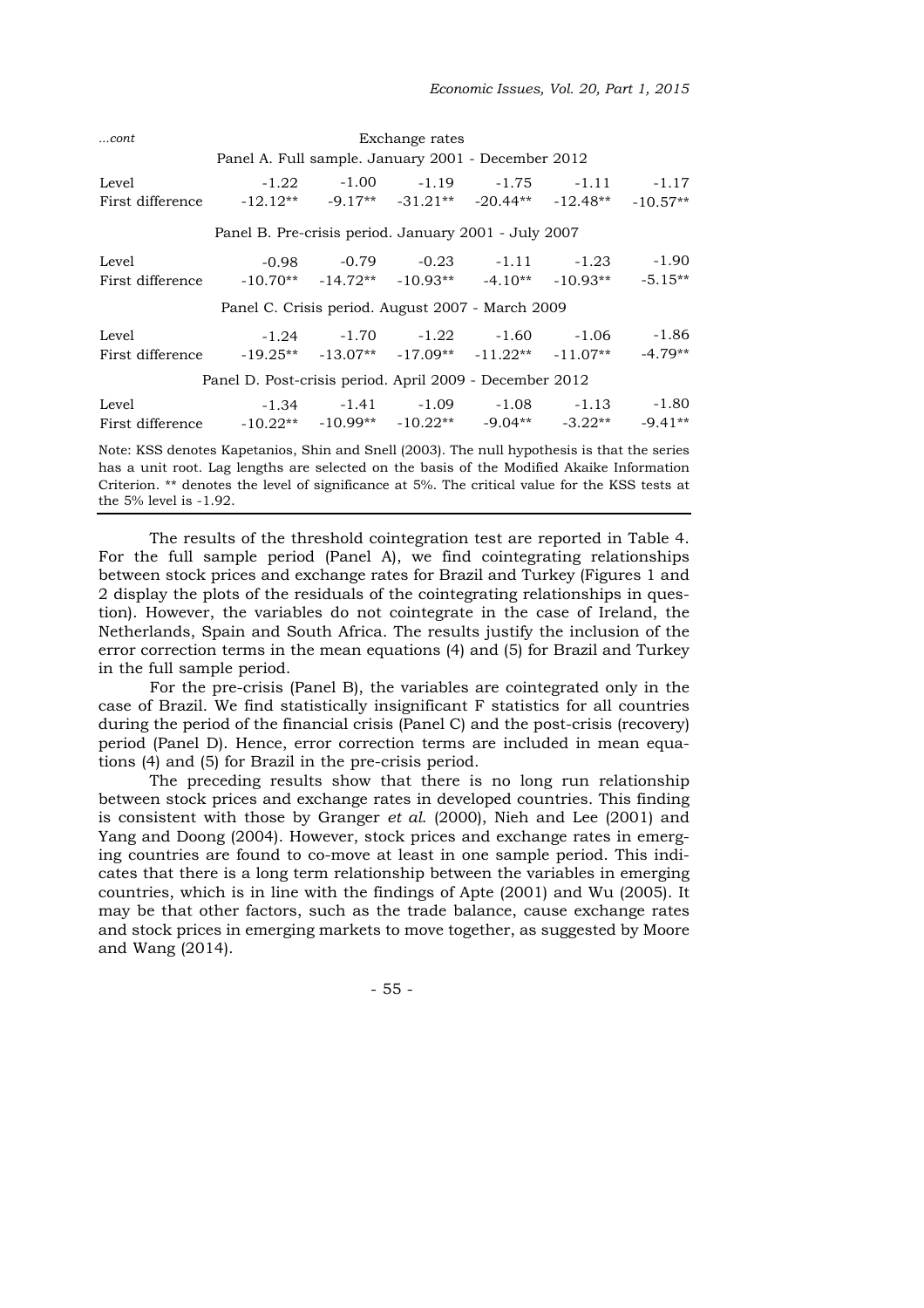| Table 4: Threshold cointegration test results        |                                                                                                                                                                                                                                                                                                                                                                                     |                    |                                                                                                                                                               |                    |                   |                    |                                                         |                                    |                 |                         |                          |                    |
|------------------------------------------------------|-------------------------------------------------------------------------------------------------------------------------------------------------------------------------------------------------------------------------------------------------------------------------------------------------------------------------------------------------------------------------------------|--------------------|---------------------------------------------------------------------------------------------------------------------------------------------------------------|--------------------|-------------------|--------------------|---------------------------------------------------------|------------------------------------|-----------------|-------------------------|--------------------------|--------------------|
|                                                      | Ireland                                                                                                                                                                                                                                                                                                                                                                             |                    |                                                                                                                                                               | Netherlands        |                   | Spain              | Brazil                                                  |                                    |                 | South Africa            | Turkey                   |                    |
|                                                      | <b>TAR</b>                                                                                                                                                                                                                                                                                                                                                                          | $M-$<br><b>TAR</b> | <b>TAR</b>                                                                                                                                                    | $M-$<br><b>TAR</b> | <b>TAR</b>        | $M-$<br><b>TAR</b> | TAR                                                     | $\mathbf{M}\text{-}$<br><b>TAR</b> | TAR             | $M-$<br><b>TAR</b>      | <b>TAR</b>               | M-<br><b>TAR</b>   |
|                                                      |                                                                                                                                                                                                                                                                                                                                                                                     |                    | Panel A. Full sample. January 2001 - December 2012                                                                                                            |                    |                   |                    |                                                         |                                    |                 |                         |                          |                    |
| $\hat{\rho}_{1}$                                     |                                                                                                                                                                                                                                                                                                                                                                                     | $-0.03** -0.11**$  |                                                                                                                                                               |                    |                   |                    | $0.08 - 0.05** -0.09$ $0.07** -0.08**$ $0.05** -0.01**$ |                                    |                 |                         | $0.01$ $0.05**$ -0.03**  |                    |
| $\hat{\rho}_2$                                       | 0.02                                                                                                                                                                                                                                                                                                                                                                                |                    | $-0.12 - 0.01**$                                                                                                                                              |                    | $-0.10 - 0.02**$  | $-0.03$            | 0.01                                                    |                                    | $-0.02 -0.23**$ |                         | $-0.03 - 0.03**$         | $-0.02$            |
| $\hat{F}_{_A}$                                       | 1.29                                                                                                                                                                                                                                                                                                                                                                                | 0.30               | 1.79                                                                                                                                                          |                    | $0.98$ 4.09**     |                    | 1.16 4.89** 4.75** 4.16**                               |                                    |                 |                         | 1.85 5.12** 4.05**       |                    |
| $\hat{t}_A$                                          | $4.26**$                                                                                                                                                                                                                                                                                                                                                                            | 1.35               | 0.24                                                                                                                                                          | $3.35*$            | 1.19              | 0.27               |                                                         | $1.23$ 4.77**                      | 1.57            | 0.91                    |                          | $0.20\quad 5.15**$ |
| AIC                                                  |                                                                                                                                                                                                                                                                                                                                                                                     | 8.13 35.20         |                                                                                                                                                               | 9.30 40.32         |                   | 10.12 41.50        |                                                         |                                    |                 | 20.14 39.31 22.58 37.80 |                          | 15.50 35.81        |
| Panel B. Pre-crisis period. January 2001 - July 2007 |                                                                                                                                                                                                                                                                                                                                                                                     |                    |                                                                                                                                                               |                    |                   |                    |                                                         |                                    |                 |                         |                          |                    |
| $\hat{\rho}_1$                                       |                                                                                                                                                                                                                                                                                                                                                                                     |                    | $0.10 - 0.01** -0.13** -0.03**$                                                                                                                               |                    |                   |                    | $-0.8$ $-0.10**$ $-0.04**$ $0.02**$ $-0.01**$           |                                    |                 | $-0.02$                 |                          | $-0.07 - 0.02**$   |
| $\hat{\rho}_2$                                       | 0.05                                                                                                                                                                                                                                                                                                                                                                                | $-0.02$            | 0.02                                                                                                                                                          |                    | $-0.02$ $-0.05**$ | $-0.11$            | $-0.10$                                                 | 0.12                               | $-0.11$         |                         | $0.04 - 0.02**$          | $-0.01$            |
| $\hat{F}_A$                                          | $4.03**$                                                                                                                                                                                                                                                                                                                                                                            | 1.33               | $3.79**$                                                                                                                                                      |                    | $1.06$ 4.22**     | 0.16               |                                                         | $1.85$ 3.32**                      | 1.16            | 1.15                    | 1.82                     | 0.73               |
| $\hat{t}_A$                                          | 1.52                                                                                                                                                                                                                                                                                                                                                                                |                    | $1.30 \quad 3.21**$                                                                                                                                           | 1.30               |                   | $1.10$ 4.27**      |                                                         | $1.22$ 4.70**                      | 1.21            | 0.54                    | 0.25                     | 1.43               |
| AIC                                                  |                                                                                                                                                                                                                                                                                                                                                                                     | 20.12 41.20        |                                                                                                                                                               | 8.51 35.79         |                   | 10.37 32.50        |                                                         | 12.10 24.20                        |                 | 11.20 43.81             | 10.90                    | 37.34              |
|                                                      |                                                                                                                                                                                                                                                                                                                                                                                     |                    | Panel C. Crisis period. August 2007 - March 2009                                                                                                              |                    |                   |                    |                                                         |                                    |                 |                         |                          |                    |
| $\hat{\rho}_{1}$                                     |                                                                                                                                                                                                                                                                                                                                                                                     |                    | $-0.10^{**}$ 0.07** $-0.01^{**}$ $-0.01^{**}$ $-0.05$ $-0.02^{**}$                                                                                            |                    |                   |                    | $-0.05$                                                 | 0.03                               | $-0.02$         | $-0.07$                 | 0.02                     | $-0.01$            |
| $\hat{\rho}_2$                                       | $-0.05$                                                                                                                                                                                                                                                                                                                                                                             | $-0.08$            | $-0.02$                                                                                                                                                       |                    | $0.05 -0.02**$    |                    | $-0.01$ $-0.11**$ $-0.02**$                             |                                    | 0.31            |                         | $-0.01 - 0.03** -0.05**$ |                    |
| $\hat{F}_A$                                          | 1.02                                                                                                                                                                                                                                                                                                                                                                                |                    | $1.35$ 3.70**                                                                                                                                                 |                    | $1.16$ 4.49**     |                    | 1.18 3.75**                                             | 1.89                               | 0.81            | 1.23                    | 1.02                     | 1.07               |
| $\hat{t}_A$                                          |                                                                                                                                                                                                                                                                                                                                                                                     | $5.26**$ 4.35**    | 0.89                                                                                                                                                          | 1.35               | 1.10              | 1.27               | 0.30                                                    | 1.24                               | 1.18            | 1.32                    |                          | $1.31$ 3.05**      |
| AIC                                                  |                                                                                                                                                                                                                                                                                                                                                                                     | 8.70 30.21         |                                                                                                                                                               | 35.50 35.71        |                   | 10.30 30.15        |                                                         | 17.31 40.94 27.70 31.99            |                 |                         |                          | 13.10 41.00        |
|                                                      |                                                                                                                                                                                                                                                                                                                                                                                     |                    | Panel D. Post-crisis period. April 2009 - December 2012                                                                                                       |                    |                   |                    |                                                         |                                    |                 |                         |                          |                    |
| $\tilde{\rho}_1$                                     |                                                                                                                                                                                                                                                                                                                                                                                     |                    | $-0.05**$ $-0.04**$ $-0.08**$ $-0.05**$ $-0.07**$ $-0.05**$ $-0.03**$ $-0.11**$ $-0.02$ $-0.03**$                                                             |                    |                   |                    |                                                         |                                    |                 |                         | $-0.12$                  | $-0.10$            |
| $\hat{\rho}_2$                                       |                                                                                                                                                                                                                                                                                                                                                                                     |                    | $-0.04 \quad -0.01 \quad -0.02^{**} \quad -0.03 \quad -0.01^{**} \quad -0.02 \quad -0.05 \quad -0.02 \quad 0.13^{**} \quad -0.10 \quad -0.13^{**} \quad 0.01$ |                    |                   |                    |                                                         |                                    |                 |                         |                          |                    |
| $\hat{F}_{_A}$                                       | $3.03**$                                                                                                                                                                                                                                                                                                                                                                            |                    | 1.35 3.79**                                                                                                                                                   | 3.16               | 1.42              | 1.16               | 1.19                                                    | 1.15                               | 0.57            | 1.19                    | 1.32                     | 1.13               |
| $\hat{t}_A$                                          | 1.26                                                                                                                                                                                                                                                                                                                                                                                | 1.35               |                                                                                                                                                               | $0.24$ 3.35**      |                   | $1.19$ $3.27**$    | 1.20                                                    | 0.10                               | 1.17            | 1.52                    | 1.89                     | 0.24               |
| AIC                                                  |                                                                                                                                                                                                                                                                                                                                                                                     | $-28.72$ 31.22     |                                                                                                                                                               | 25.56 25.70        |                   | 30.34 <b>32.57</b> | 12.52                                                   | 40.10                              | 14.19           | 41.19                   | 10.40                    | 45.20              |
|                                                      | Note: TAR and M-TAR denote Threshold Autoregressive and the Momentum Threshold Autoregressive model, respec-<br>tively. Lag-length $(l = 2)$ is selected on the basis of the Ng and Perron (2001) unit root procedure. $F_A$ and $\hat{t}_A$ denote the<br>F- and t-statistics for the null hypothesis of no cointegration and symmetry, respectively. The model is specified based |                    |                                                                                                                                                               |                    |                   |                    |                                                         |                                    |                 |                         |                          |                    |

- 56 -

on the Akaike Information Criterion (AIC). \*\* denote the level of significance at 5%.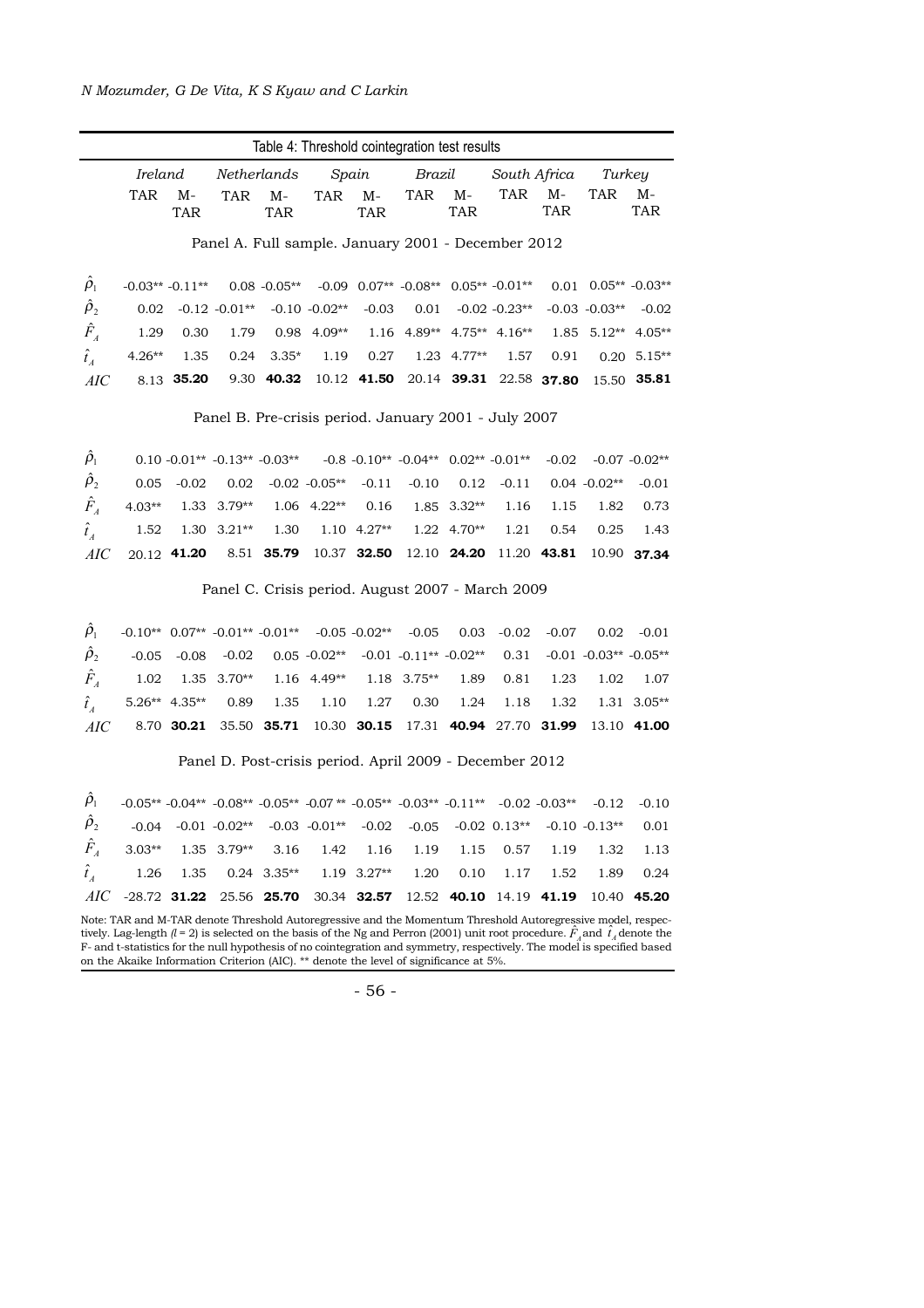

Figure 1: Plot of residuals of cointegrating relationship for Brazil (full sample)

Figure 2: Plot of residuals of cointegrating relationship for Turkey (full sample)



Table 5 presents the results of the non-linear Granger-causality test in a Threshold Error Correction model. The top panel shows the results of Granger-causality between stock market returns and exchange rates changes in the full sample period. The significant F-statistics for the null hypothesis that stock index returns do not Granger-cause exchange rate changes (H0:  $\delta_1$ )  $= \delta_2 = 0$ ), indicate unidirectional short-run causality running from stock market returns to exchange rate changes in the case of Ireland and the Netherlands. Causality runs in the opposite direction (H0:  $\theta_1 = \theta_2 = 0$ ) in the case of Turkey and there is evidence of bi-directional causality between markets in Brazil. For the pre-crisis period (Panel B), we find causal relationships between the markets only for Brazil and Turkey. Stock market returns

- 57 -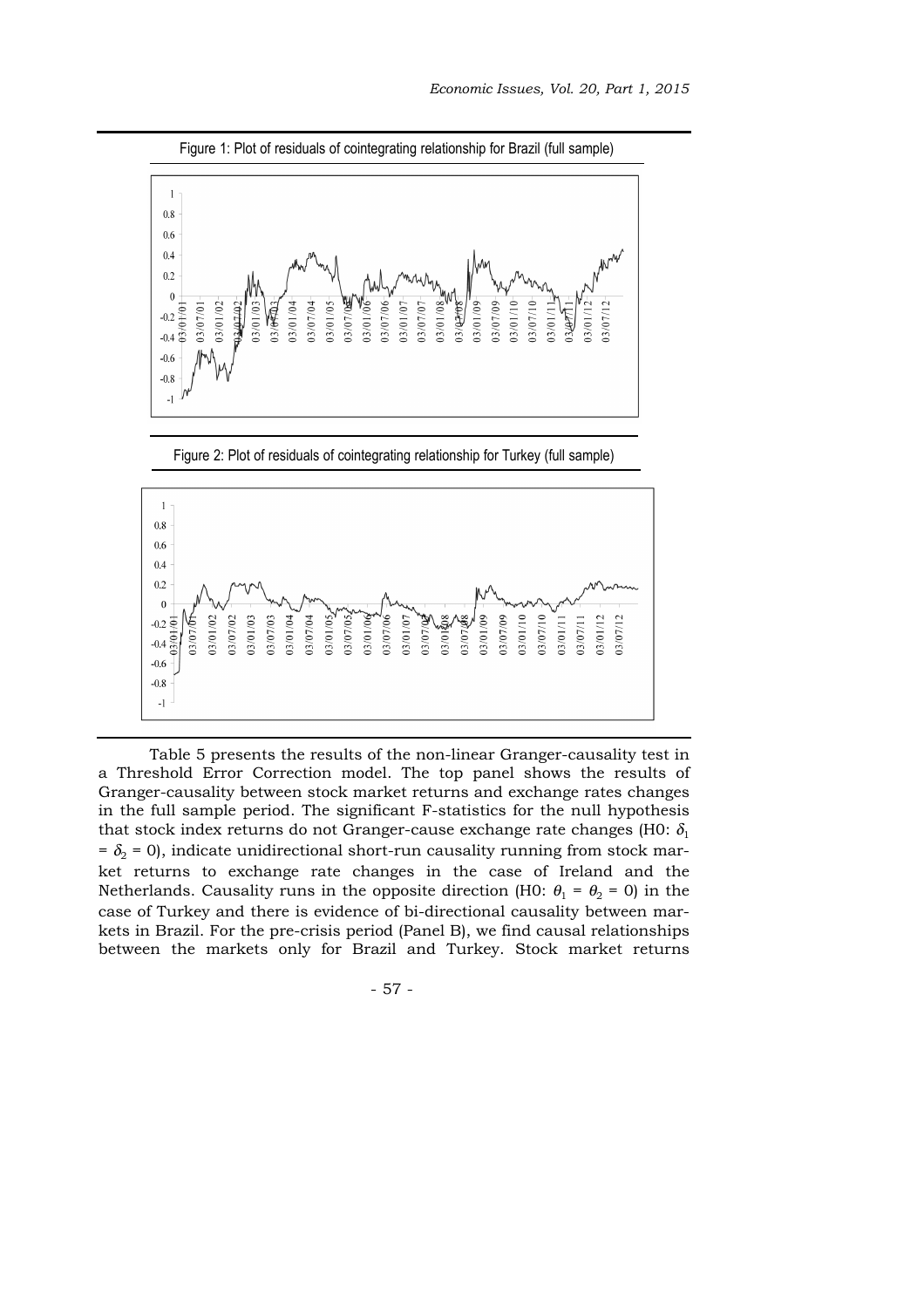|                                                                                                                                                     |      |                                        |          |                        |               |                 |               | Table 5: Threshold error correction (causality) test results |               |              |                    |              |
|-----------------------------------------------------------------------------------------------------------------------------------------------------|------|----------------------------------------|----------|------------------------|---------------|-----------------|---------------|--------------------------------------------------------------|---------------|--------------|--------------------|--------------|
|                                                                                                                                                     |      | <b>Ireland</b><br>Netherlands<br>Spain |          |                        |               | Brazil          |               |                                                              | South Africa  | Turkey       |                    |              |
|                                                                                                                                                     |      | RST REX                                | RST REX  |                        |               | RST REX RST REX |               |                                                              | RST REX       |              | RST                | REX          |
|                                                                                                                                                     |      |                                        |          |                        |               |                 |               | Panel A. Full sample. January 2001 - December 2012           |               |              |                    |              |
| $H0:\theta_1=\theta_2=0$                                                                                                                            | 0.29 |                                        | 1.37     |                        | 0.81          |                 | $3.53**$      |                                                              | 0.44          |              | $4.04**$           |              |
| H0: $\delta_1 = \delta_2 = 0$                                                                                                                       |      | $4.33**$                               |          | $3.53**$               |               | 1.39            |               | $4.10**$                                                     |               | 0.90         |                    | 1.15         |
| $H0:\theta_1=\theta_2=\gamma_1=0$                                                                                                                   | 0.97 |                                        | 0.80     |                        | 1.33          |                 | 1.37          |                                                              | 0.97          |              | 0.13               |              |
| $H0:\theta_1=\theta_2=\gamma_2=0$                                                                                                                   | 0.08 |                                        | $3.71**$ |                        | 1.01          |                 | $3.59**$      |                                                              | $3.55**$      |              | 0.52               |              |
| HO: $\delta_1 = \delta_2 = \gamma_1 = 0$                                                                                                            |      | 1.02                                   |          | 1.13                   |               | 0.70            |               | 0.90                                                         |               | 1.17         |                    | $3.69**$     |
| H0:δ <sub>1</sub> =δ <sub>2</sub> =γ <sub>2</sub> =0                                                                                                |      | $3.18**$                               |          | 0.53                   |               | 1.28            |               | 0.34                                                         |               | $3.53**$     |                    | 0.39         |
| H0: $\gamma_1 = \gamma_2 = 0$                                                                                                                       | 1.07 | 0.97                                   |          | 1.24 3.70** 3.78**     |               |                 | $0.54$ 4.08** | 1.10                                                         | 0.78          | 1.35         | 0.79               | 0.04         |
| H0: $\gamma_1 = \gamma_2$                                                                                                                           | 1.70 | 1.71                                   | 0.79     | 1.84                   | 0.44          |                 | 1.31 5.78**   | 1.33                                                         | 1.01          | 0.09         | 0.78               | 0.08         |
|                                                                                                                                                     |      |                                        |          |                        |               |                 |               | Panel B. Pre-crisis period. January 2001 - July 2007         |               |              |                    |              |
| $H0:\theta_1=\theta_2=0$                                                                                                                            | 0.33 |                                        | 1.04     |                        | 0.89          |                 | 1.11          |                                                              | 1.03          |              | 0.89               |              |
| H0: $\delta_1 = \delta_2 = 0$                                                                                                                       |      | 1.02                                   |          | 1.50                   |               | 0.10            |               | $4.13**$                                                     |               | 1.09         |                    | $3.13**$     |
| $H0:\theta_1=\theta_2=\gamma_1=0$                                                                                                                   | 1.30 |                                        | 0.88     |                        | 0.20          |                 | 1.37          |                                                              | 1.35          |              | 0.70               |              |
| $H0:\theta_1=\theta_2=\gamma_2=0$                                                                                                                   | 0.72 |                                        | $3.91**$ |                        | 1.21          |                 | 0.50          |                                                              | $3.71**$      |              | $5.51**$           |              |
| $H0:\delta_1=\delta_2=\gamma_1=0$                                                                                                                   |      | 0.90                                   |          | 1.01                   |               | 0.63            |               | $3.90**$                                                     |               | 0.10         |                    | 1.60         |
| H0:δ <sub>1</sub> =δ <sub>2</sub> =γ <sub>2</sub> =0                                                                                                |      | $3.39**$                               |          | 0.77                   |               | 1.09            |               | 0.34                                                         |               | 0.53         |                    | 1.03         |
| H0: $\gamma_1 = \gamma_2 = 0$                                                                                                                       | 1.20 | 1.02                                   | 1.07     |                        | $0.93$ 3.20** | 0.79            |               | 1.50 5.82**                                                  | 1.00          |              | $0.81$ 3.15** 0.90 |              |
| HO: $\gamma_1 = \gamma_2$                                                                                                                           | 0.08 | 1.10                                   | 1.89     | 0.39                   | 0.70          | 1.29            | 1.01          | 1.17                                                         | 1.04          |              | 1.30 2.78** 1.22   |              |
|                                                                                                                                                     |      |                                        |          |                        |               |                 |               | Panel C. Crisis period. August 2007 - March 2009             |               |              |                    |              |
| $H0:\theta_1=\theta_2=0$                                                                                                                            | 0.97 |                                        | 1.10     |                        | 0.70          |                 | 0.99          |                                                              | 1.01          |              | 0.59               |              |
| H0: $\delta_1 = \delta_2 = 0$                                                                                                                       |      | $4.13**$                               |          | $4.50**$               |               | 0.33            |               | 1.57                                                         |               | 1.50         |                    | 0.11         |
| $H0:\theta_1=\theta_2=\gamma_1=0$                                                                                                                   | 1.30 |                                        | 1.10     |                        | 1.13          |                 | 1.18          |                                                              | 0.93          |              | $3.10**$           |              |
| $H0:\theta_1=\theta_2=\gamma_2=0$                                                                                                                   | 1.59 |                                        | 1.12     |                        | 0.51          |                 | $3.45**$      |                                                              | 1.00          |              | 0.57               |              |
| $H0:\delta_1 = \delta_2 = \gamma_1 = 0$                                                                                                             |      | 0.97                                   |          | 0.45                   |               | 0.69            |               | 0.71                                                         |               | 1.10         |                    | 0.60         |
| H0:δ <sub>1</sub> =δ <sub>2</sub> =γ <sub>2</sub> =0                                                                                                |      | $3.34**$                               |          | $3.50**$               |               | $5.31**$        |               | $4.01**$                                                     |               | 0.13         |                    | 1.29         |
| H0: $\gamma_1 = \gamma_2 = 0$                                                                                                                       |      | 1.52 5.82** 3.07** 5.93**              |          |                        | 0.15          | 0.74            |               | 1.50 1.82                                                    | 1.00          |              | $1.03$ 3.10**      | 0.74         |
| HO: $\gamma_1 = \gamma_2$                                                                                                                           |      | 1.07 3.35**                            |          | $1.08$ 4.30** $1.08**$ |               | 1.03            |               | 1.22 1.09                                                    | 1.08          | 1.05         | 0.70               | 1.04         |
|                                                                                                                                                     |      |                                        |          |                        |               |                 |               | Panel D. Post-crisis period. April 2009 - December 2012      |               |              |                    |              |
| $H0:\theta_1=\theta_2=0$                                                                                                                            | 1.10 |                                        | 1.10     |                        | 0.59          |                 | 1.51          |                                                              | 0.99          |              | $2.89**$           |              |
| H0: $\delta_1 = \delta_2 = 0$                                                                                                                       |      | 0.95                                   |          | 0.23                   |               | 1.31            |               | 1.13                                                         |               | 0.50         |                    | 0.13         |
| $H0:\theta_1=\theta_2=\gamma_1=0$                                                                                                                   | 1.55 |                                        | 0.74     |                        | 1.05          |                 | 1.07          |                                                              | 0.91          |              | 1.03               |              |
|                                                                                                                                                     | 1.32 |                                        | 1.40     |                        | 0.11          |                 | 0.55          |                                                              | 0.10          |              | 1.14               |              |
|                                                                                                                                                     |      | 0.97                                   |          | $3.13**$               |               | 0.55            |               | 0.99                                                         |               | 1.13         |                    | 0.01         |
|                                                                                                                                                     |      |                                        |          |                        |               |                 |               |                                                              |               |              |                    |              |
|                                                                                                                                                     |      |                                        |          |                        |               |                 |               |                                                              |               |              |                    |              |
| $H0:\theta_1=\theta_2=\gamma_2=0$<br>H0: $\delta_1 = \delta_2 = \gamma_1 = 0$<br>$H0:\delta_1=\delta_2=\gamma_2=0$<br>H0: $\gamma_1 = \gamma_2 = 0$ | 0.52 | 3.34<br>1.02                           |          | 0.71<br>$1.04$ 3.20**  | 0.15          | 1.30<br>0.74    | 1.50          | 1.35                                                         | $0.81$ 3.07** | 0.53<br>0.90 | 1.10               | 1.55<br>0.70 |

Note: RST and REX denote Return on Stock Indices and Return on Exchange Rates, respectively. The model's lag length specification equals two on the basis of the Akaike Information Criterion (AIC). \*\* denotes the level of significance at 5%.

- 58 -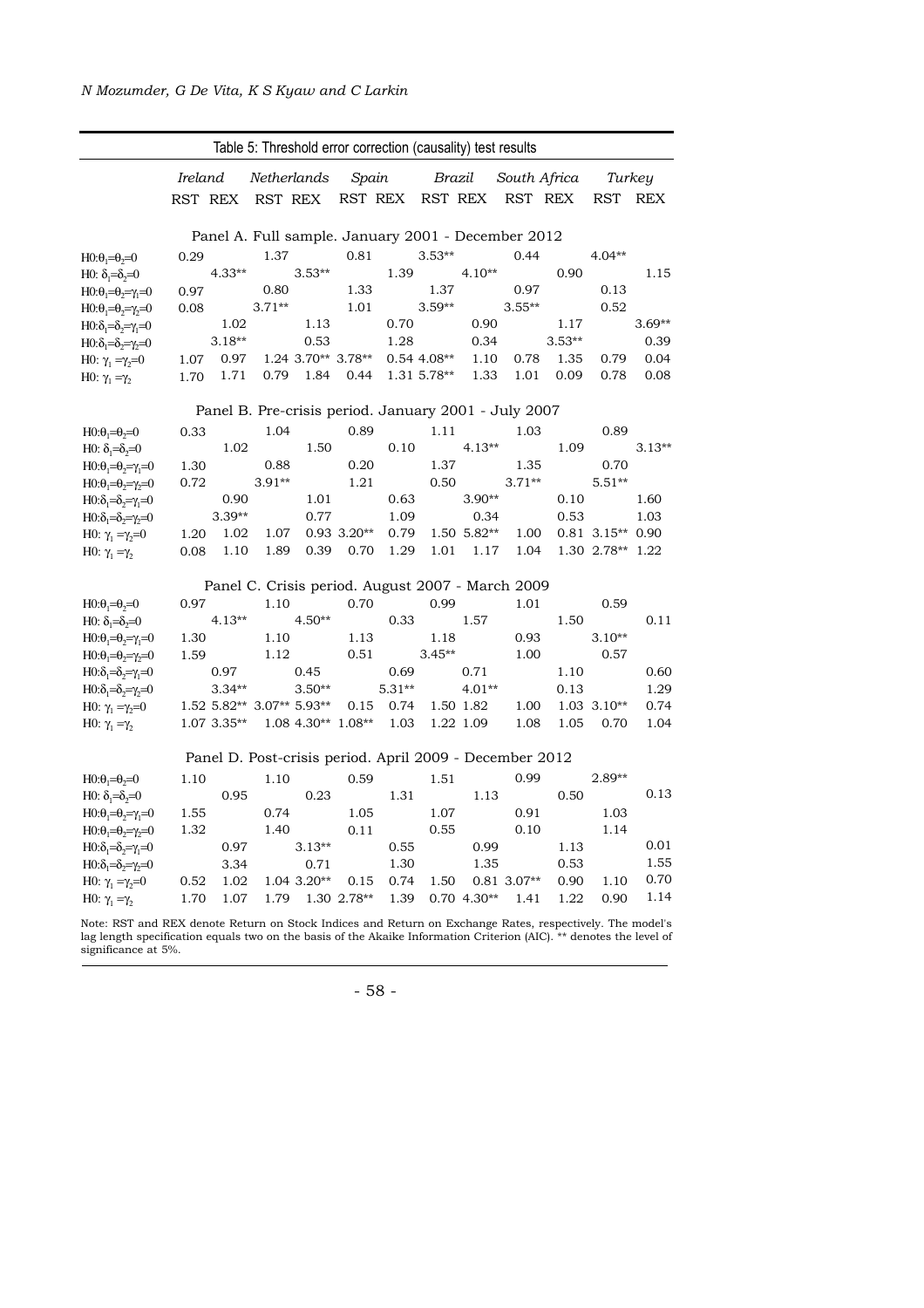Granger-cause exchange rate changes in Ireland and the Netherlands during the financial crisis (Panel C). In the post-crisis period (Panel D), the variables are found to Granger-cause each other only in Turkey. Overall, therefore, the study finds mixed evidence that corroborates the mixed findings reported in the existing literature reviewed earlier. Our evidence from non-linear causality tests, however, would suggest that causality is more likely to run from stock prices to exchange rates in developed economies, and in the opposite direction in emerging countries.

Table 6 presents the EGARCH estimations for both the mean and the conditional variance equations. Panel A reports the results for the full sample period. For the first moment interdependence we find significant mean spillovers running from the stock to the currency market in Ireland and the Netherlands, in the opposite direction for South Africa and Turkey, and a bidirectional spillover for Brazil.

With regard to the second moment interdependence, volatility persistence of stock market returns and exchange rate changes, measured by  $\beta$ , is common across all countries for the full sample period, as the βs are all statistically significant. There are volatility spillover effects from stock prices to exchange rates for the Netherlands and Turkey, as  $\delta$  in the conditional variance equation of exchange rates is significant, and from exchange rates to stock prices for Brazil, as  $\delta$  in the conditional variance equation of stock prices is significant. The negative sign of the significant  $\pi$  for Brazil indicates that unexpected 'bad news' has a greater impact on volatility than unexpected 'good news'. However, the insignificant  $\pi$  for the Netherlands and Turkey suggests that spillover effects are symmetric, which means that good and bad news have an equal impact on volatility.

The results for the pre-crisis period (Panel B) display an insignificant  $\delta$ for all countries, indicating that there is no volatility spillover between the markets at all in 'good times'. Nevertheless, the volatility persistence of stock prices and exchange rates are found to be common for all countries during the pre-crisis period.

The EGARCH results for the period of the financial crisis are reported in Panel C. Again, the results indicate that the volatility in stock prices and exchange rates are persistent during the financial crisis. There are asymmetric volatility spillover effects from stock prices to exchange rates for Ireland, the Netherlands and Turkey, and a symmetric spillover effect (in the same direction) for South Africa during the crisis. However, the spillover effect for Brazil is bi-directional and asymmetric. The results also indicate that the sign of the asymmetric spillover effects is negative for all countries, which means that 'bad news' has a greater impact on volatility than 'good news' during the financial crisis.

- 59 -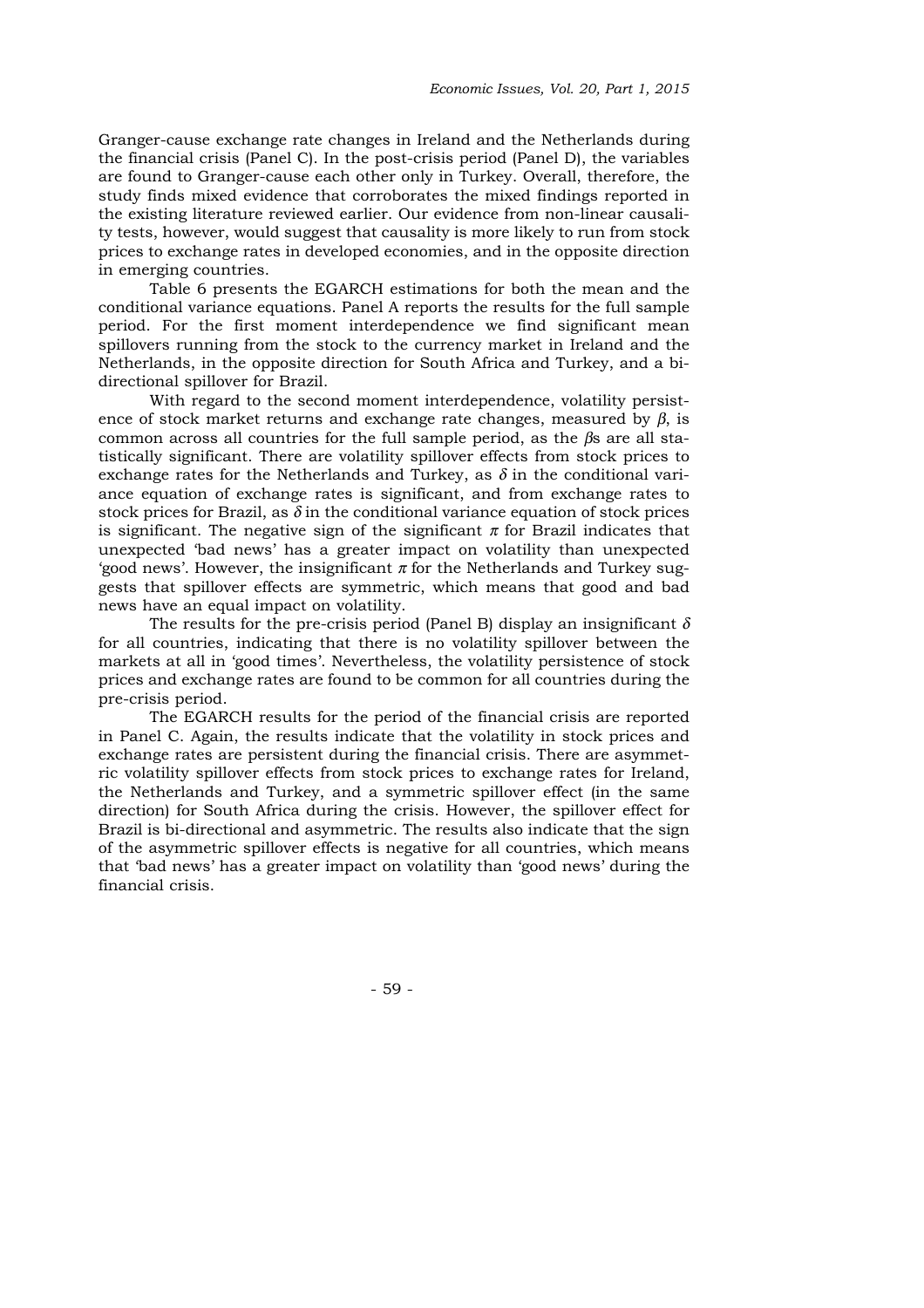|                      | Table 6: EGARCH estimations                          |                         |                 |                                                         |                |                      |                             |                 |                                |              |                         |                   |  |
|----------------------|------------------------------------------------------|-------------------------|-----------------|---------------------------------------------------------|----------------|----------------------|-----------------------------|-----------------|--------------------------------|--------------|-------------------------|-------------------|--|
|                      |                                                      | Ireland                 |                 | Netherlands                                             | Spain          |                      |                             | Brazil          |                                | South Africa |                         | Turkey            |  |
|                      | S                                                    | $\mathbf E$             | S               | $\mathbf E$                                             | $\rm S$        | E                    | $\rm S$                     | E               | S                              | $\mathbf E$  | $\rm S$                 | E                 |  |
|                      | Panel A. Full sample. January 2001 - December 2012   |                         |                 |                                                         |                |                      |                             |                 |                                |              |                         |                   |  |
| θ                    |                                                      |                         |                 | $0.003$ $0.004**$ -0.002 $0.003**$ 0.001                |                |                      | $0.002$ $0.003**$ $0.003**$ |                 | $-0.002$                       |              | 0.004 0.002**           | $-0.008$          |  |
| $\alpha$             |                                                      |                         |                 |                                                         |                |                      | $-0.001**$                  | 0.009           | 0.28                           |              | $0.003**$               | 0.003             |  |
| β                    | $0.95**$                                             | $0.68**$                | $0.75**$        |                                                         | $0.38* 0.97**$ | $0.90**$             | $0.21**$                    | $0.49**$        | $0.87**$                       | $0.76**$     | $0.41**$                | $0.53**$          |  |
| δ                    | $-0.24$                                              | 0.14                    | $-0.17$         | $0.29**$                                                | $-0.20$        | $-0.23$              | $-0.17**$                   | 0.28            | $-0.28$                        | 0.21         | $0.20**$                | $-0.23$           |  |
| $\pi$                | .45                                                  | $-.30**$                | $-24$           | .42                                                     | $.56**$        | $-.39**$             | $-40**$                     | .37             | $-20**$                        | $-29**$      | $-.30$                  | $-0.38$           |  |
| LB <sup>2</sup> (10) | 7.76                                                 | 9.92                    | 5.69            | 7.43                                                    | 8.45           | 8.80                 | 7.77                        | 5.54            | 5.65                           | 4.09         | 9.90                    | 8.53              |  |
| $K-S(D)$             | 0.02                                                 | 0.2                     | 0.01            | $0.03**$                                                | 0.02           | 0.01                 |                             | $0.01$ $0.04**$ | 0.01                           | 0.01         | 0.02                    | 0.01              |  |
| J-B                  | 123.04                                               |                         |                 | 4.04 15.07* 89.57**                                     |                | 3.67 134.01**        |                             |                 | 5.01 16.04** 103.01** 101.51** |              |                         | 3.11** 91.21**    |  |
|                      | Panel B. Pre-crisis period. January 2001 - July 2007 |                         |                 |                                                         |                |                      |                             |                 |                                |              |                         |                   |  |
| θ                    |                                                      | $0.008 - 0.003** 0.001$ |                 | 0.008                                                   | 0.001          |                      | $-0.005$ 0.002**            |                 | $0.002 -0.003** -0.006$        |              |                         | $0.001$ $0.003**$ |  |
| $\alpha$             |                                                      |                         |                 |                                                         |                |                      | $0.011** 0.009**$           |                 |                                |              |                         |                   |  |
| β                    | $0.75**$                                             |                         | $0.88** 0.91**$ | $0.78*$                                                 | $0.67**$       | $0.65**$             | $0.31**$                    | $0.29**$        | $0.32**$                       | $0.36**$     | $0.51**$                | $0.23**$          |  |
| δ                    | 0.22                                                 | 0.19                    | 0.13            | 0.24                                                    | 0.42           | 0.34                 | 0.48                        | 0.17            | 0.18                           | 0.21         | 0.20                    | 0.22              |  |
| π                    | $-.31$                                               |                         | $.50 - .44**$   | $.31**$                                                 | $-76*$         | $-51**$              | $-.55$                      | $.64**$         | $-31**$                        | $-44**$      | $-.55**$                | $.31**$           |  |
| LB <sup>2</sup> (10) | 6.16                                                 | 7.12                    | 6.19            | 8.03                                                    | 9.40           | 4.83                 | 6.02                        | 7.14            | 9.02                           | 7.01         | 12.91                   | 7.22              |  |
| $K-S(D)$             | 0.01                                                 | $0.03**$                | 0.01            | 0.02                                                    | 0.02           | 0.01                 | 0.01                        | $0.03**$        | 0.01                           | 0.01         | 0.02                    | 0.01              |  |
| J-B                  |                                                      | 5.04 22.030** 8.01**    |                 | 24.33** 72.61**                                         |                | 24.20**              | 4.88                        |                 | 20.55** 33.88** 25.90**        |              |                         | 3.61 30.20**      |  |
|                      |                                                      |                         |                 | Panel C. Crisis period. August 2007 - March 2009        |                |                      |                             |                 |                                |              |                         |                   |  |
| $\theta$             |                                                      | $0.001$ $0.008**$       |                 | $0.031 - 0.024**$                                       | 0.003          | 0.007                |                             |                 | $0.006$ $0.022**$ $0.001**$    | $-0.007$     |                         | 0.210 0.003       |  |
| β                    | $0.91**$                                             | $0.87**$                | $0.30**$        | $0.52*$                                                 | $0.40**$       | $0.37**$             | $0.76**$                    | $0.86**$        | $0.71**$                       | $0.67**$     |                         | $0.30**0.23**$    |  |
| $\delta$             | 0.21                                                 | $0.23**$                | 0.27            | $0.26**$                                                | 0.19           | 0.21                 | $0.20**$                    | $0.17**$        | 0.28                           | $0.21**$     |                         | $0.24$ $0.20**$   |  |
| $\pi$                | $-53**$                                              | $-45**$                 | $-.37**$        | $-21**$                                                 | .27            | $-.35**$             | $-.25**$                    | $-34**$         | $-23**$                        | .20          |                         | $-25** -41**$     |  |
| LB <sup>2</sup> (10) | 5.01                                                 | 6.02                    | 12.09           | 10.42                                                   | 13.00          | 9.83                 | 9.23                        | 13.51           | 10.62                          | 12.00        | 17.91                   | 9.52              |  |
| $K-S(D)$             | 0.01                                                 | 0.1                     | 0.01            | $0.03**$                                                | 0.01           | 0.01                 | 0.01                        | $0.04**$        | 0.01                           | 0.01         | 0.02                    | 0.01              |  |
| J-B                  |                                                      | 18.07** 19.01**         | 2.04            | 5.03                                                    |                | 3.61 59.19** 80.77** |                             |                 | 4.00 80.99** 12.55** 51.62**   |              |                         | 4.26              |  |
|                      |                                                      |                         |                 | Panel D. Post-crisis period. April 2009 - December 2012 |                |                      |                             |                 |                                |              |                         |                   |  |
| θ                    | 0.005                                                |                         |                 | $0.471$ $0.021$ $-0.010**$                              | 0.007          |                      | 0.018 -0.014                | 0.323           | 0.017                          |              | $-0.401$ $0.031**$      | 0.023             |  |
| β                    | $0.35**$                                             |                         | $0.48**0.72**$  | $0.80**$                                                | $0.57**$       | $0.68**$             | $0.41**$                    | $0.30**$        | $0.67**$                       | $0.80**$     | $0.21**$                | $0.33**$          |  |
| δ                    | 0.20                                                 | $0.16**$                | 0.57            | 0.39                                                    | 0.29           | 0.14                 | 0.58                        | 0.37            | 0.22                           | 0.20         | 0.27                    | 0.23              |  |
| $\pi$                | $-.51**$                                             | $.50**$                 | $-.44$          | $-31**$                                                 | $-76$          | $-51**$              | .55                         | $-64**$         | $-31**$                        | .44          | $-.55**$                | $-31**$           |  |
| LB <sup>2</sup> (10) | 8.70                                                 | 6.90                    | 5.09            | 7.44                                                    | 8.05           | 8.01                 | 9.19                        | 11.50           | 10.15                          | 13.10        | 16.80                   | 16.50             |  |
| $K-S(D)$             | 0.02                                                 | 0.01                    | 0.01            | 0.02                                                    | 0.01           | 0.01                 | 0.02                        | 0.01            | $0.03**$                       | $0.04**$     | 0.02                    | 0.02              |  |
| J-B                  |                                                      | 34.04* 20.03**          | 5.07            | 5.99**                                                  | 3.60           |                      | 90.29** 104.5**             |                 | 1.04 71.04**                   |              | 10.50** 54.30** 55.27** |                   |  |
|                      |                                                      |                         |                 |                                                         |                |                      |                             |                 |                                |              |                         |                   |  |

Note: S represents stock price equations (3) & (5) and E represents exchange rate equations (4) & (6). θ & λ measure return spillover and error correction term, respectively. Persistence of volatility, volatility spillover from one market to another, and asymmetric spillover effect are measured by β, δ and π, respectively. The model is specified (lag length  $= 2$ ) based on the Akaike Information Criterion (AIC). LB<sup>2</sup>(10) are the Ljung-Box statistics for squared standardised residuals distributed as a chi-square with 10 degrees of freedom. K-S (D) and J-B are the Kolmogorov-Smirnov and Jarque-Bera tests of null hypothesis that the residuals are normally distributed. \*\* denotes the level of significance at 5%.

- 60 -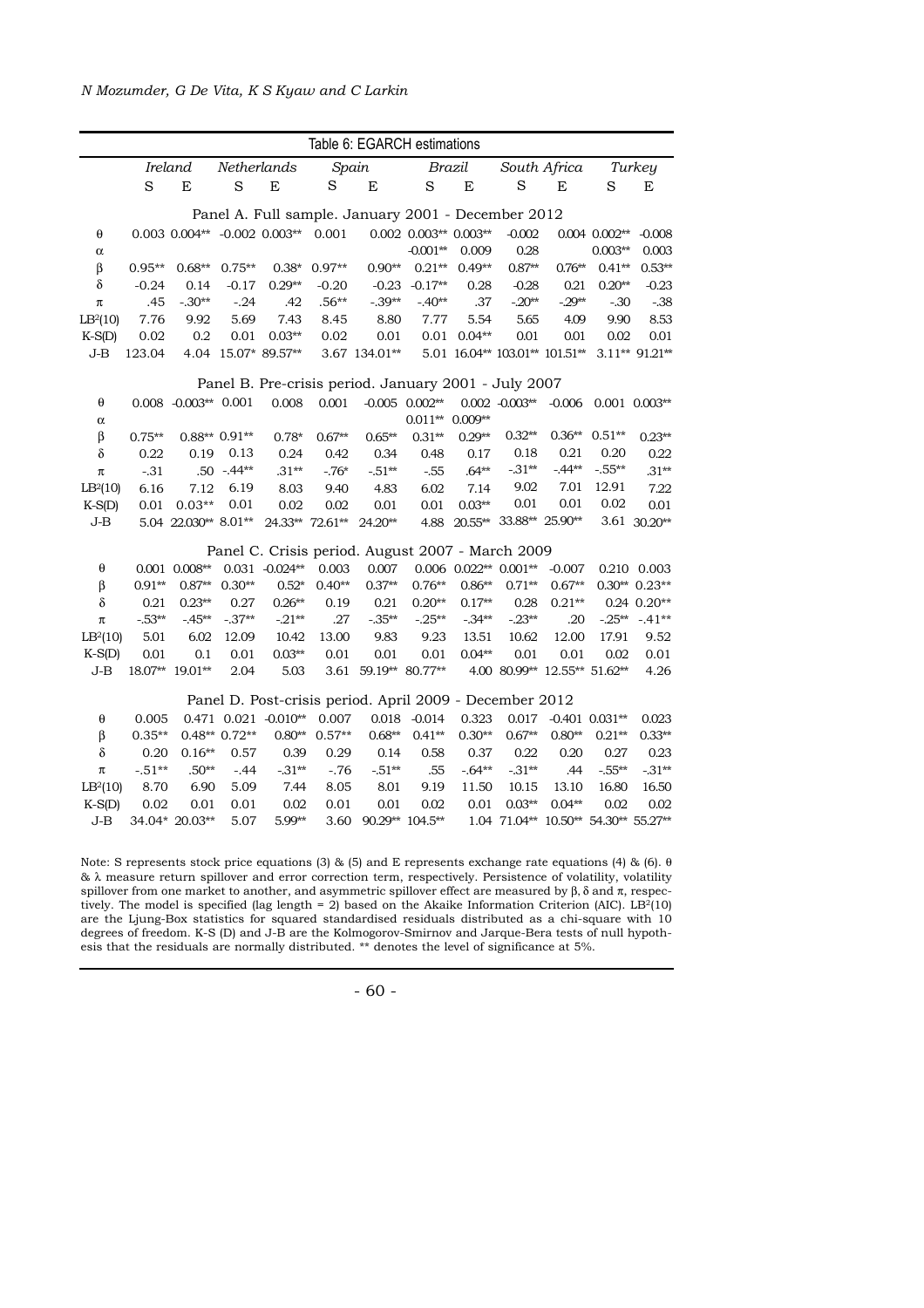Panel D shows that there is volatility spillover between the markets only in Ireland. The asymmetric volatility spillover runs from stock prices to exchange rates and the sign is positive, which means that 'good news' has a greater impact on volatility than 'bad news'. This may be because 'good news' on stock prices may have a greater impact on demand for local currency as foreign investors want to increase their holding of rising stock. On the other hand, 'bad news' may induce a less pronounced tendency to sell declining stock denominated in local currency (as this would entail acceptance of a loss).

In comparing the findings between developed and emerging economies, the volatility spillover from stock prices to exchange rates confirms that stock prices is the lead variable in the developed economies. The findings are mixed in the case of the emerging economies. There are instances of a unidirectional volatility spillover from exchange rates to stock prices in Brazil and Turkey for the full sample period, and a bi-directional volatility spillover in Brazil during the financial crisis. The bi-directional spillover can be explained by a process whereby an increase in exchange rates causes an increase in output, export and ultimately stock prices (particularly in export dominated countries). The demand for local currencies increases as a result of the increased stock prices through the wealth effect which, in turn, causes a consequent appreciation of the local currency.

Our findings are consistent with those by Kanas (2000), and Yang and Doong (2004), who also found a volatility spillover from stock prices to exchange rates for developed countries. However, contrary to the findings of Raghavan and Dark (2008), our study has not produced evidence in support of a volatility spillover in the opposite direction. Our findings also corroborate those by Wu (2005) and Mishra *et al*. (2007), who found a bi-directional volatility spillover between stock prices and exchange rates in emerging countries. Furthermore, as per the results obtained by Apte (2001) and Walid *et al*. (2011), we find a unidirectional volatility spillover from exchange rates to stock prices in emerging economies.

In order to assess the robustness of our results, we undertake diagnostic checks on the EGARCH model (see Table 6). The model appears adequately to describe the volatility spillover effect between stock prices and exchange rates. The fact that the Ljung-Box statistics are not significant indicates that there are no residual dependencies, linear or non-linear. The statistics of the Kolmogorov-Smirnov and Jarque-Bera tests of the null hypothesis of residual normality provide mixed results, though this is not unusual when working with financial series and normality is not a crucial issue here due to quite a large sample size.

To gauge the sensitivity of our results we also re-run our cointegration, causality and EGARCH estimations using Nominal Effective Exchange Rates (NEER) instead of nominal bilateral exchange rates. The results (not reported to conserve space but available from the authors upon request) are broadly in

- 61 -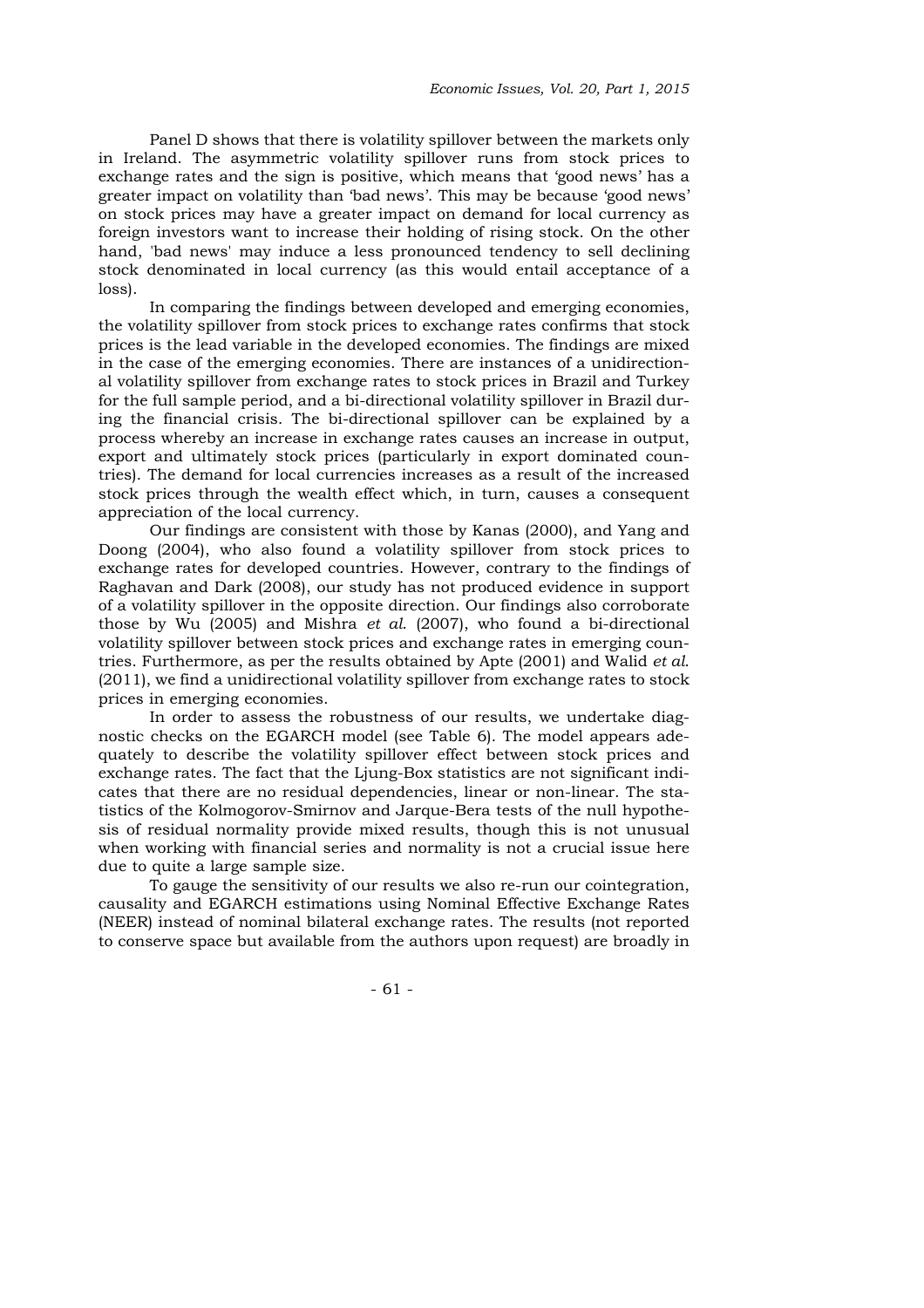line with those reported in the Tables above, thus corroborating our earlier findings.

#### 6. CONCLUSIONS

In this paper, we have re-examined empirically the volatility spillover effects between exchange rates and stock prices in selected developed and emerging countries across pre-financial-crisis, crisis and post-crisis periods using an EGARCH model.

Our results indicate that there is a unidirectional volatility spillover effect running from stock prices to exchange rates in the developed countries. The direction of the volatility spillover between the two markets is opposite in the emerging countries. However, there is evidence of a bi-directional volatility spillover between markets in Brazil.

Significantly, we also find that there are asymmetric volatility spillover effects between exchange rates and stock prices in both developed and emerging countries, particularly during the financial crisis period.

Whilst acknowledging that additional variables we did not control for (such as interest rates and inflation) may also play a role on the volatility spillover effects between exchange rates and stock prices (which constitutes, in itself, a profitable extension for future research), two important implications flow from our findings.

First, evidence that stock and foreign exchange markets are interrelated, in both developed and emerging countries, implies that lagged information from one market can be used to forecast changes in the other. This also signifies that markets are 'informationally' inefficient, with one market having significant predictive power on the other. Second, the finding of the volatility spillover effect between stock prices and exchange rates in all countries except Spain has important implications for portfolio managers and investors, suggesting that they should not include both assets in the same basket if aiming to diversify risk in their asset portfolio.

*Accepted for publication:* 10 October 2014

#### **ENDNOTES**

1. De Vita (corresponding author): Faculty of Business, Oxford Brookes University, Oxford, UK. Tel.: 44(0)1865-485798. E-mail: gde-vita@brookes.ac.uk. Mozumder and Kyaw: Cardiff School of Management, Cardiff Metropolitan University, Cardiff, UK. Larkin: School of Business, Trinity College Dublin, Dublin, Ireland. We wish to thank the Associate Editor of Economic Issues, Piers Thompson, and two anonymous reviewers for making helpful comments on an earlier draft of this paper. The usual disclaimer applies.

2. For example, in July 2005, after more than a decade of strictly pegging the renminbi to the US dollar, the People's Bank of China announced a revaluation of the currency and a reform of the exchange rate regime that entailed taking a 'reference bas-

- 62 -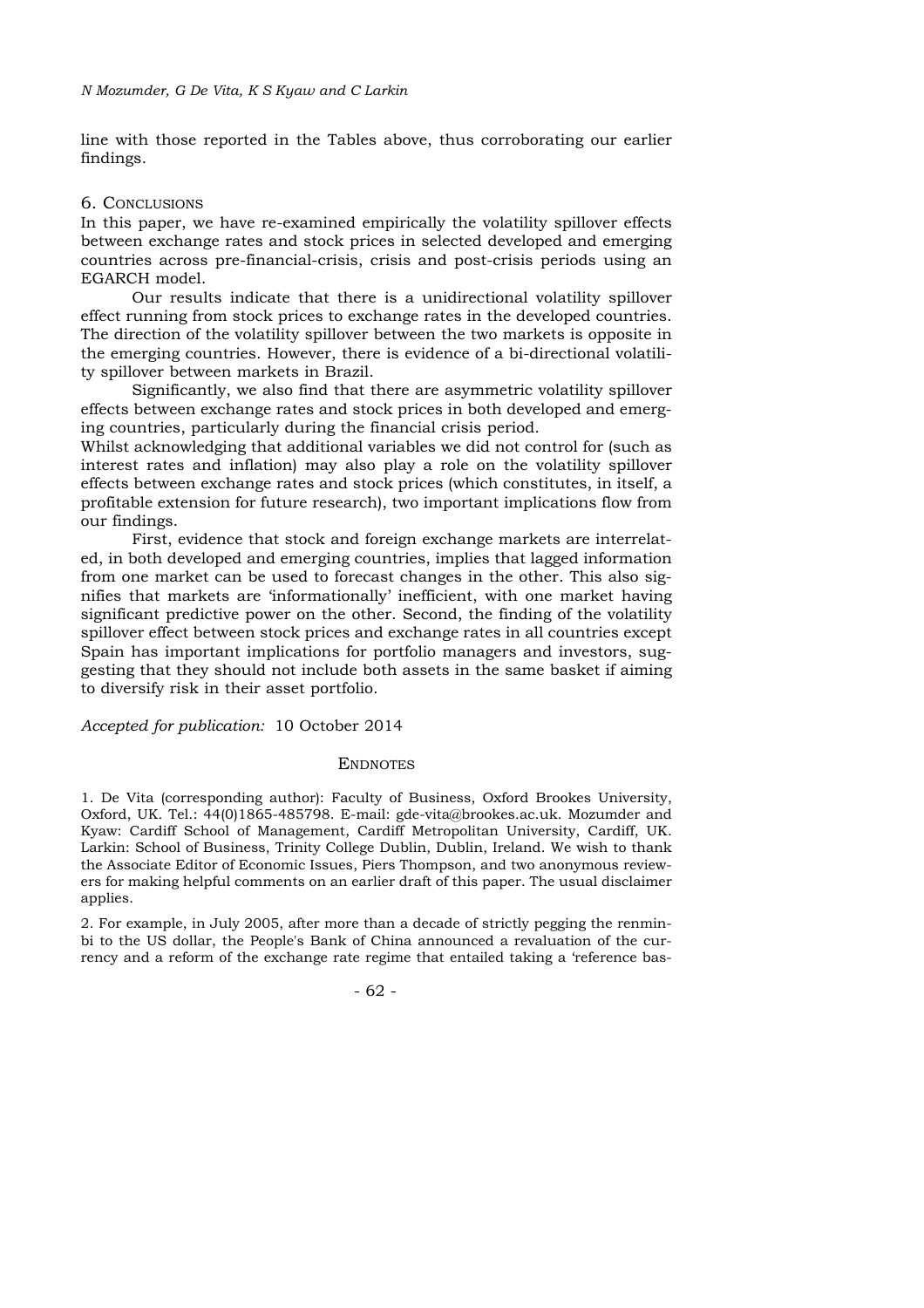ket' of currencies when choosing its target for the renminbi. India too is well known for having managed pragmatically many episodes of volatility of exchange rate by officially pegging the rupee to the US dollar.

#### **REFERENCES**

Aggarwal R (1981) 'Exchange rates and stock prices: A study of US capital market under floating exchange rates', *Akron Business and Economic Review*, 12(3), 7–12.

Ajayi R A, Friedman J and Mehdian S M (1998) 'On the relationship between stock returns and exchange rates: Tests of Granger causality', *Global Finance Journal*, 9(2), 241–251.

Ajayi R A and Mougoue M (1996) 'On the dynamic relation between stock prices and exchange rates', *Journal of Financial Research*, 19(2), 193–207.

Antell J and Vaihekoski M (2007) 'International asset pricing models and currency risk: Evidence from Finland 1970-2004', *Journal of Banking and Finance,* 31(9), 2571–2590.

Apte P G (2001) 'The interrelationship between the stock markets and foreign exchange markets', Working Paper 169, Indian Institute of Management, Bangalore.

Bahmani-Oskooee M and Sohrabian A (1992) 'Stock prices and the effective exchange rate of the Dollar', *Applied Economics*, 24(4), 459-464.

Branson W H (1983) 'Macroeconomic Determinants of Real Exchange Risk' in Herring R J (ed) *Managing Foreign Exchange Risk*, Cambridge: Cambridge U P.

De Vita G and Abbott A (2011) 'The "Apollo 13" of macroeconomic policy: The "successful failure" of the UK quantitative easing anti-crisis monetary mission', *Public Money and Management*, 31(6), 387-394.

Dornbusch R and Fischer S (1980) 'Exchange rates and the current account', *American Economic Review*, 70(5), 960-971.

Enders W and Granger C W J (1998) 'Unit-root tests and asymmetric adjustment with an example using the term structure of interest rates', *Journal of Business and Economic Statistics*, 16(3), 304–311.

Enders W and Siklos P L (2001) 'Co integration and threshold adjustment', *Journal of Business and Economic Statistics*, 19(2), 166–176.

Frankel J A (1983) 'Monetary and Portfolio-Balance Models of Exchange Rate Determination' in Bhandari J S and Putnam B H (eds) *Economic Interdependence and Flexible Exchange Rates*, Cambridge: MIT Press.

Giannellis N, Kanas A and Papadopoulos A P (2010) 'Asymmetric volatility spillovers between stock market and real activity: Evidence from the UK and the US', *Panoeconomicus*, 57(4), 429-445.

Granger C W J, Huang B-N and Yang C W (2000) 'A bivariate causality between stock prices and exchange rates: Evidence from recent Asian flu', *Quarterly Review of Economics and Finance*, 40(3), 337-354.

IMF (2012) *World Economic Outlook*, April.

Kanas A (2000) 'Volatility spillovers between stock return and exchange rate changes: International evidence', *Journal of Business Finance and Accounting*, 27(3-4), 447-467.

- 63 -